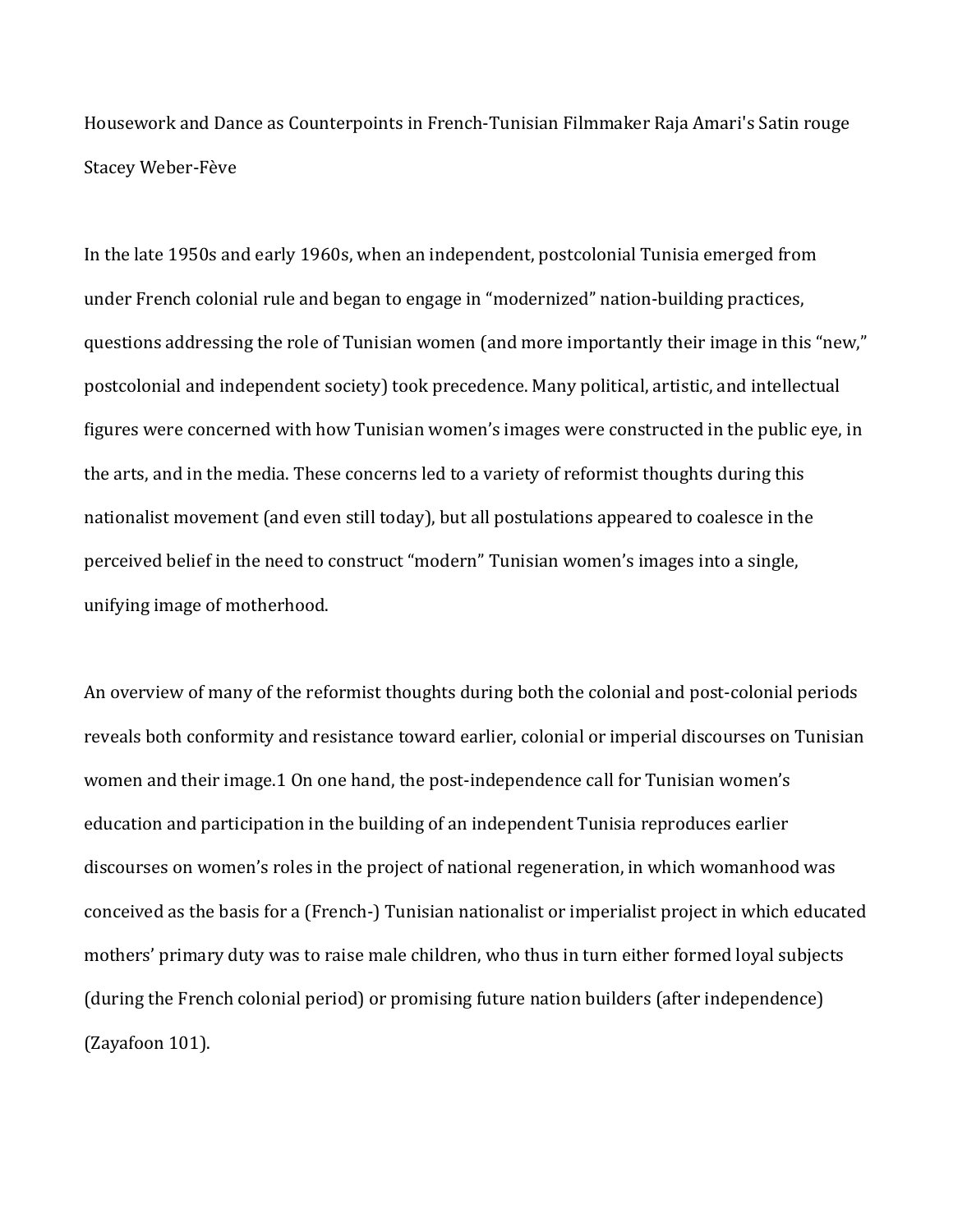On the other hand, the post-independence campaign to abolish the veil, which became a "foreign custom" after the independence, flew in the face of earlier colonial discourse in which the veil was seen as a symbol of Tunisia's Arab-Islamic identity and marker of resistance to French colonial rule and cultural influence (Zayafoon 117). However, despite the various conformities and resistances toward the diversity of reformist discourses, the overarching question concerning the gender construction of Tunisian women in society and in the arts and media persisted and continues to persist even today.

In Tunisian nationalist discourses, Zayzafoon argues that Tunisian women's gender construction is bound to the manner in which Tunisian women's identity is perceived. She argues that, Tunisian women's identity "lies in her unpaid services and sacrifices to the *umma* ('nation') through her dedication to her husband and children" (107). Zayzafoon postulates that, "Whereas Tunisian men embody the political and economic agency of the *umma*, women are the keepers of Islamic tradition and the *umma*'s moral and spiritual mission" (107).

Given this emphasis, it is not difficult to see how, by extension, Zayzafoon concludes that "preoccupation with female purity and modesty is at the center of the social norms governing gender relations in [North Africa]," (107) for this preoccupation "appears in the value of *ird* or the general code of honor" (Charrad 63). As Charrad explains, *ird* refers inclusively to the honor or moral purity of a group, its prestige in the community, and its strength, and is a collective characteristic (63). It is essentially a reflection of family lineage and depends on the behavior of the women of the given lineage and can be lost in cases of female misconduct (63). Thus, women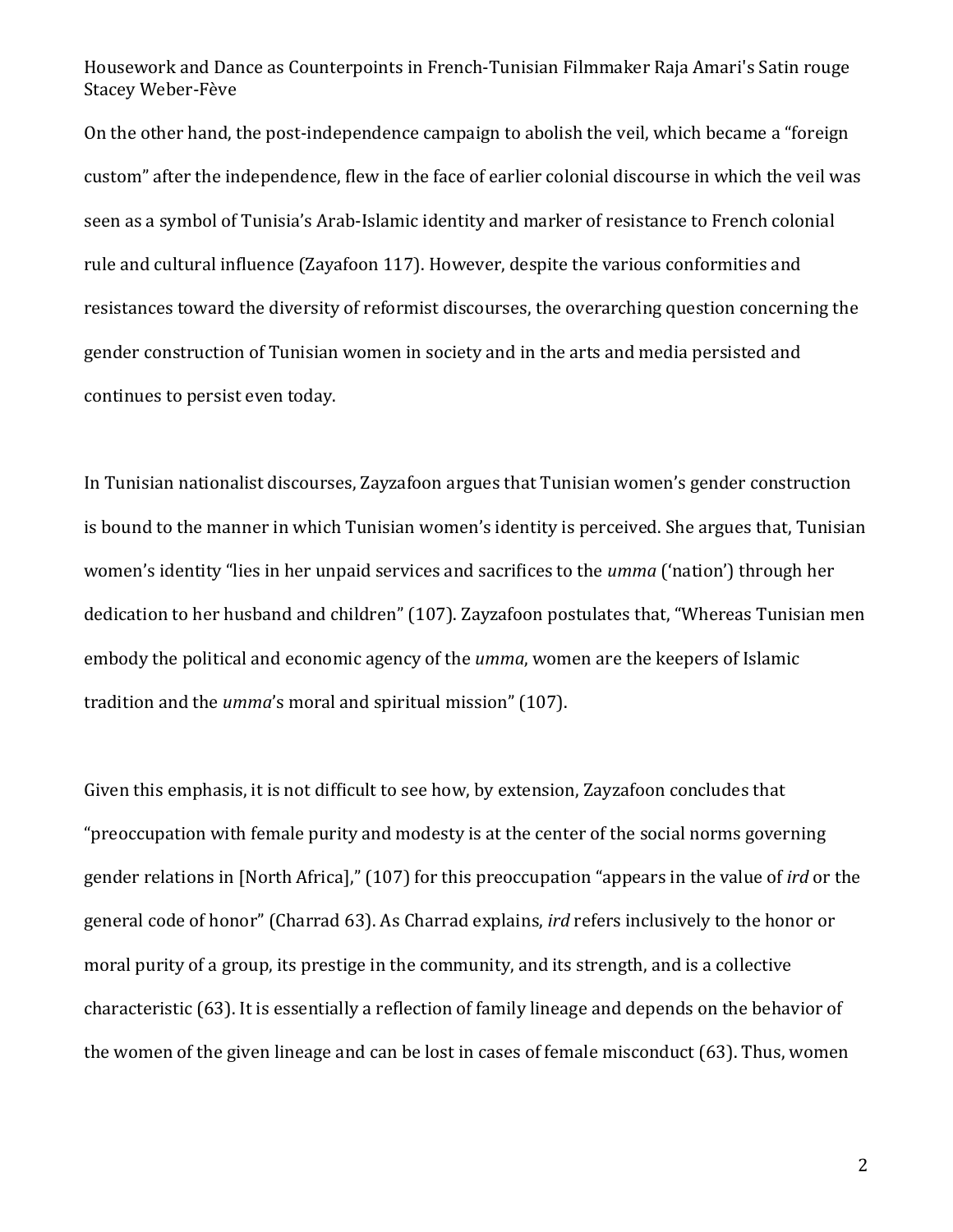carry a large share of the burden (or some women would say the honor) for safeguarding the family lineage.

Charrad explains that family reputation depends a great deal on "the virginity of daughters and sisters, the fidelity of wives, and the continence of widowed and divorced daughters or sisters" (63). Yet, female sexual activity is not the only factor on which a family's reputation may ride. According to Charrad, "norms of chastity and modesty [also] apply to women's behavior in public," which favor modes of discretion and a certain degree of invisibility. The emphasis on the normative perception of Tunisian women in their family lineage as (married) mothers (the prescribed monolithic and homogenous representation of "acceptable" contemporary female identity) collectively persists and pervades most female gender constructions in contemporary Tunisian cultural and social thought.2 As we shall see in this article, one important cultural domain of contemporary Tunisian society, its cinema, is playing a critical role in challenging these widespread traditional belief systems and underlying normative cultural values and attitudes.

Raja Amari's Satin rouge (2002), her début feature-length film, offers interesting insights into these challenges to Tunisia's widespread conventional belief systems and underlying cultural values and attitudes through its examination of postcolonial female gender construction and processes of (urban) contemporary female identity formation in Tunis, Tunisia. Through her cinematic portrait of the film's protagonist, a forty-something widowed housewife and mother of one, Amari's film also poses important questions concerning women's representation (understood in the sense of constructed cultural identities) in contemporary Tunisian society.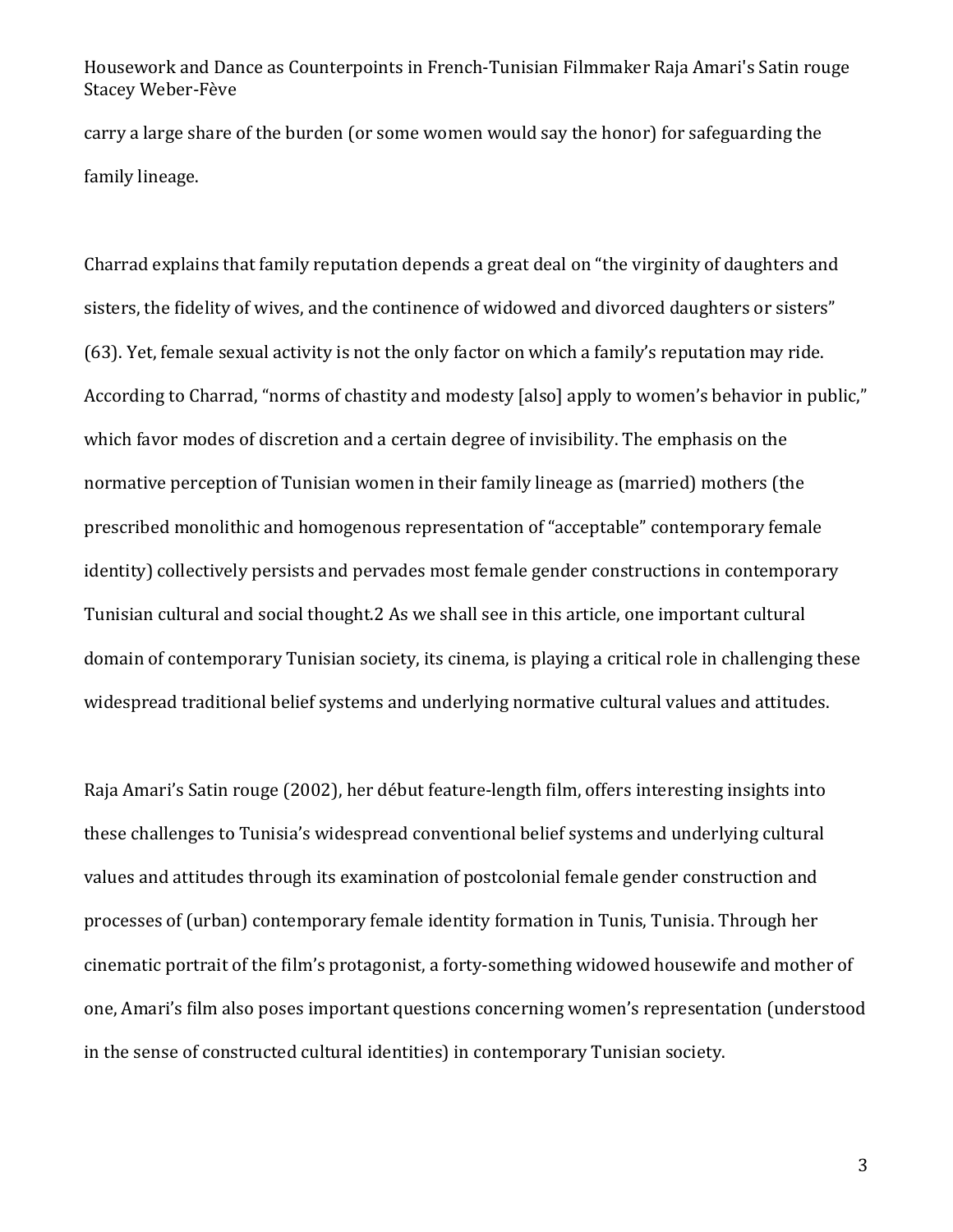Moreover, Amari's insights and questions indirectly speak to larger preoccupations at play in many contemporary North African cinematic domestic dramas concerning the need to shift lines of gender representation and ways of seeing gender on screen and in society. As I will develop in this article, in Satin rouge, Amari's illustration of female housework and its associated representations provide useful points of critical inquiry since they may proffer a new or different vantage point in examining the Self-Other divide and the role this divide plays in constructing identity and gender in film and society.

Through a detailed analysis of the opening sequence of Satin rouge, a sequence which, in my view, captures concretely the possibility for (re)appropriating female representation in contemporary North African cinema, I turn to several formal aspects of Amari's filmmaking and question how they may begin to flesh out these shifting lines of women's representation in contemporary Tunisia. In this detailed analysis, I will focus primarily on Amari's use of the panning shot and framing because both are key cinematic techniques for creating cinematic agency (an operation critical to understanding and interpreting the representation of the female protagonist) and because both the panning shot and framing work in Satin rouge to subvert traditional representations of Tunisian women in a cinematic domestic drama. In turn, this subversion, which is grounded in intercultural social and artistic exchanges within as well as beyond Tunisia's cultural borders, opens up new paths to challenging many prevalent Tunisian belief systems and underlying cultural values and attitudes.

Satin rouge showcases an interesting case study of contemporary Tunisian domestic (albeit urban) drama built on the congruous and conflicting relationships between differing cultural,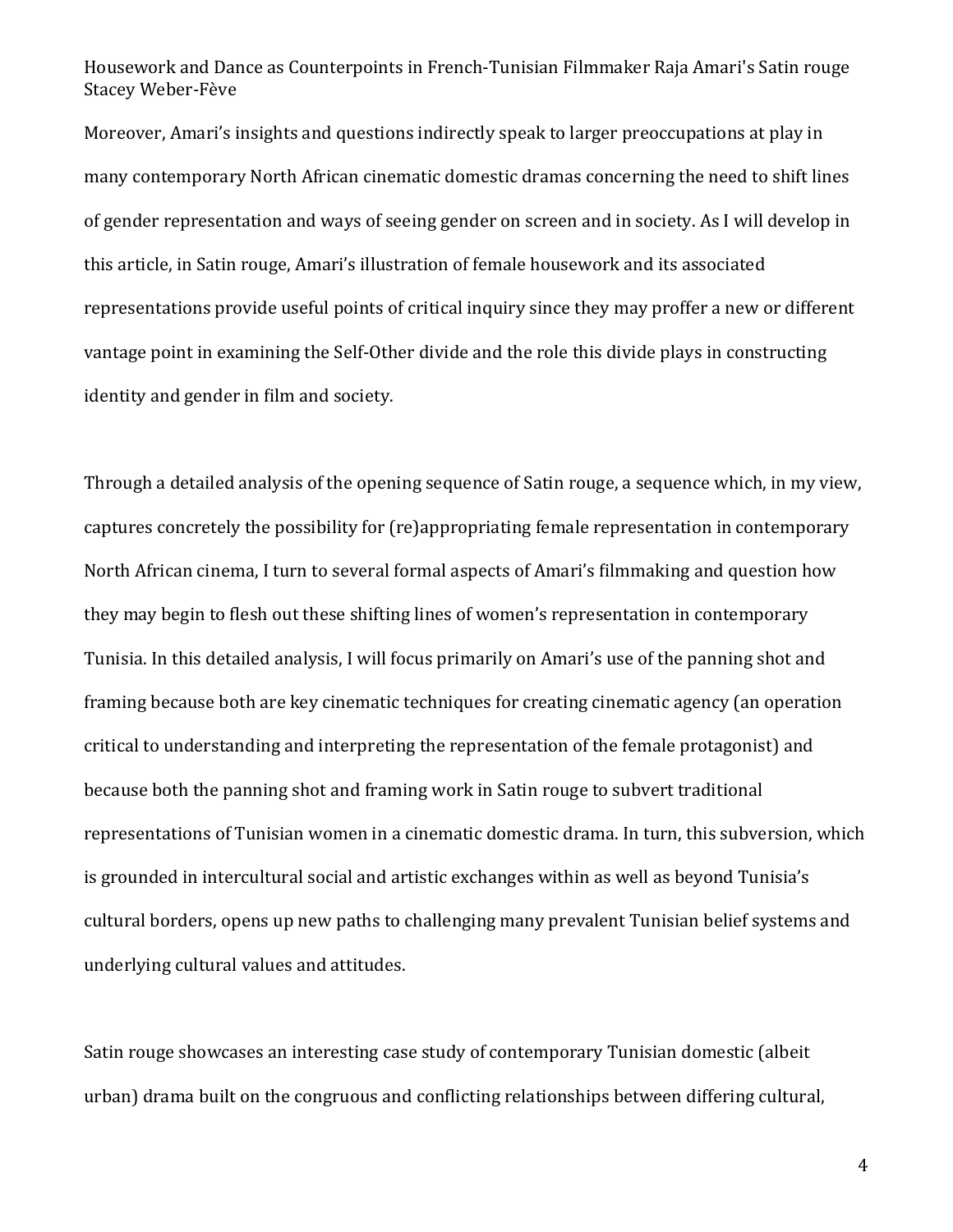social, political, artistic, and ideological discourses (largely their contradictions, paradoxes, and overlaps), especially in regard to gender roles and gender relations, and is reflective of many of the scholarly debates taking place concerning contemporary Tunisian culture and society.3 At the intersection of these discourses in both Satin rouge and contemporary urban Tunisian society often rests the primordial figure of the housewife and stereotypical portrayal of her "moral and spiritual" way of life, which typically translates into her silent domestic obedience and incessant housekeeping and child-raising practices.

In this film, Amari levies new debates addressing interpretations of performances of women's traditional roles and desire for self-expression in contemporary Tunisian society by engaging in a multilayered manner the ideological implications of this traditional social construct of the housewife and her comportment. Amari's multilayered approach in Satin rouge offers a timely interpretation of Tunisia's intercultural exchanges within, as well as beyond, its normative discourses of conventional female behavior.

Although not much published secondary work exists on Amari in North America at the time of writing this article, pieces of information appear here and there in cinematic secondary texts that purport to broaden spectators' awareness of (especially postcolonial) women filmmakers. One such text informs that before starting her training and studies at the famous FEMIS (L'Institut de Formation et d'Enseignement pour les Métiers de l'Image et du Son) in Paris, France, Amari had spent much of the prior two years writing critical articles for the Tunisian cinematic magazine Cin´ecrits, which as edited by the "Association Tunisienne pour la promotion de la critique cin´ematographique" (Gabous 184).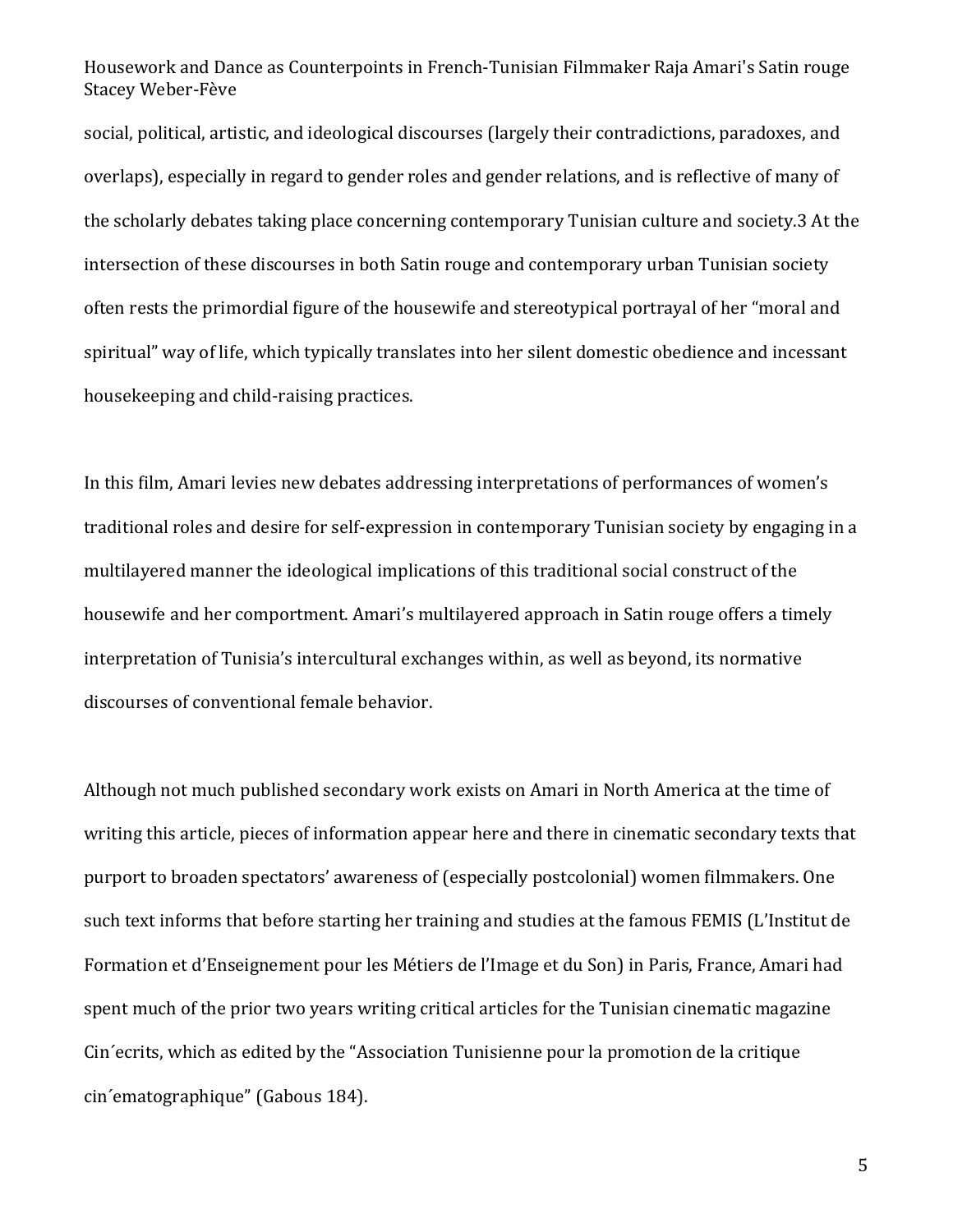Again before her studies at La FEMIS, Amari also earned a "Diplome de langue et culture italiennes" from the Societ`a Dante D'Alighieri in Tunis and a "Maîıtrise de littérature et civilization franc¸aise (option Histoire de l'art)" at the Université de Tunis I (Gabous 184). Adding to her eclectic academic background, moreover, Amari also earned a "Premier prix de danse" at the Conservatoire National de Musique et de Danse in Tunis. We may clearly see at work in Satin rouge the convergence of the diversity of Amari's academic preparation and the multiple intercultural exchanges these various domains of study enable. Specifically in relation to Amari's intercultural cinematic exchanges in Satin rouge, we may turn to both France and Egypt in finding sources of inspiration for what we may call Amari's transvergent style of filmmaking. By a transvergent style, I am suggesting a filmmaking method which is "not limited to artificial borders or boundaries of national cinemas" but that instead "proposes a clear understanding of the elements of the interconnectedness that may bind a filmmaker to a given film culture or national identity at a given time" (Higbee 87).

In addition, a transvergent style of filmmaking may also aim to expose and foreground (celebrate even) the differences whose cracks a nationalist ideology might attempt to paper over (Higbee 84). A secondary aim in this article is to develop (in)directly how these characteristics apply to Raja Amari (a Tunisian emigrant graduate of La FEMIS and filmmaker home-based in Paris) and Satin rouge (a French-Tunisian co-production.) In an interview given to IndieWIRE around the time of the New York theatrical release of Satin rouge (in early summer 2002) when answering a question concerning the filmmakers who have inspired her, Amari responds "the new French cinema" and directors like François Ozon and Arnaud Desplechin for "the way they deal with their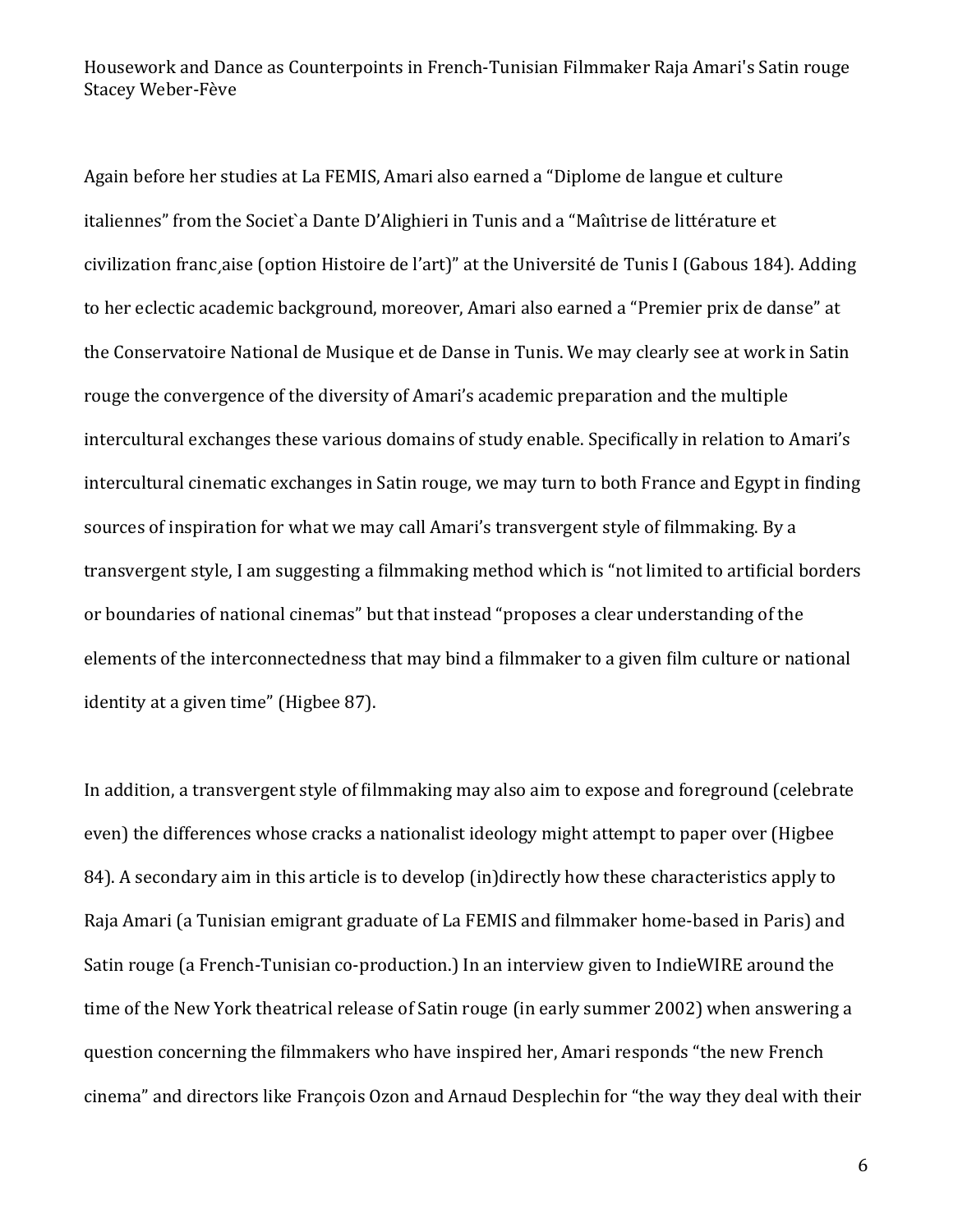characters" (Schultz). Although Amari does not develop in this interview what she understands as the way Ozon and Desplechin "deal with their characters," it is not difficult to see when analyzing her "dealing with" the character of Lilia (the protagonist) in Satin rouge that she perhaps appreciates and emulates the intricate and elaborate multidimensionality (in terms of gender construction, sexuality, attitudes, behaviors, internal conflicts, and psychological dilemmas) of Ozon's and Desplechin's principal characters as seen in such films as Under the Sand (Ozon, 2001) or Esther Kahn (Desplechin, 2000). Yet, what appears more striking in Amari's construction of Lilia's character in Satin rouge lies not necessarily with her hybridization of "new French cinema" and contemporary Tunisian cinema but rather her interconnectedness with Egyptian filmmaking of the 1940s and 1950s.

In an interview appearing as a bonus feature on Satin rouge's North American DVD version, an interviewer asks Amari if the cabaret and belly dancing are merely an "excuse" to tell the story of a woman's independence in an Arab society (2003). In her reply, Amari explains that, as a dancer herself who had studied for many years at the Conservatoire de Tunis, she had always wanted to make a film revolving around belly dancing. She shares that she grew up watching the 'Golden Age' Egyptian musicals from the 1940s and 1950s and that both she and her mother loved the wellknown dancer Samia Gamal and singer Farid El Atrache.

One could argue that Amari's reworking of the Egyptian musical, as epitomized by Gamal and Atrache, through Satin rouge's soundtrack and Lilia's cabaret performances pay homage to this cinematic genre or evidences Amari's authorial presence in the film, since the Egyptian musical genre has clearly influenced Amari's spectator experience (and thus by extension her filmmaking)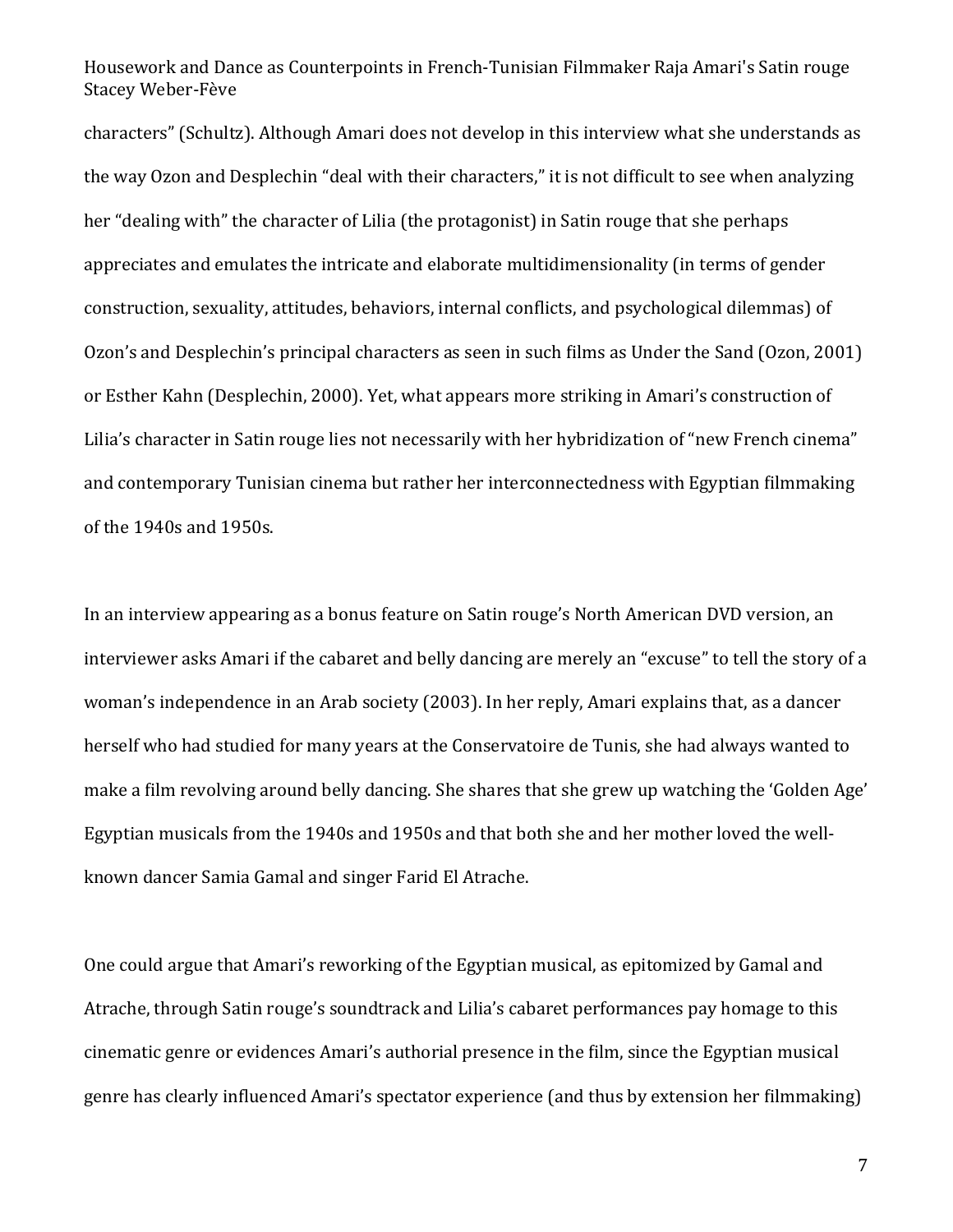and by all accounts her personal interests in studying the art of raqs sharqi (an Arabic term for "belly dancing"). Furthermore, the Egyptian musical genre in general and Samia Gamal in particular offer Amari a privileged discourse on a representation of Arab femininity in which a woman (as object of the gaze) accepts and returns the gaze through a performance of selfexpression in movement in which the camera faithfully follows her, keeping Gamal in the center of the cinematic frame, and thus establishes her cinematic agency in her performances.

In discussing more generally the figure of the dancer in relation to Satin rouge, Florence Martin finds in this constructed figure the incarnation of a multiple feminine form of resistance (54). By a multiple feminine form of resistance, Martin appears to suggest a liberating (and liberated) representation of (albeit marginal) female behavior or performance that offers an alternative construction of Tunisian femininity within Tunisian society. For Martin in Satin rouge, the figure of the dancer appears to function as an almost primordial figure that resists normative, monolithic, and traditional discourses of femininity—such as those that traditionally portray women as complacent or subservient, domestically imprisoned, silent, and/ or the object of male gazing or, as presented in this article's introduction, within a restrictive framework that equates womanhood with motherhood.

Women's roles and identities in Tunisian society, in everyday practice and normative cultural and social thought, testify to their contradictory constructions. On one hand, Tunisian postindependence society reveres the Tunisian woman as mother and perceives her as the "true guardian of tradition, the glue that holds [her] people together in the face of many threats from without as well as from within the national sphere" (Merini 156). Yet on the other hand, the family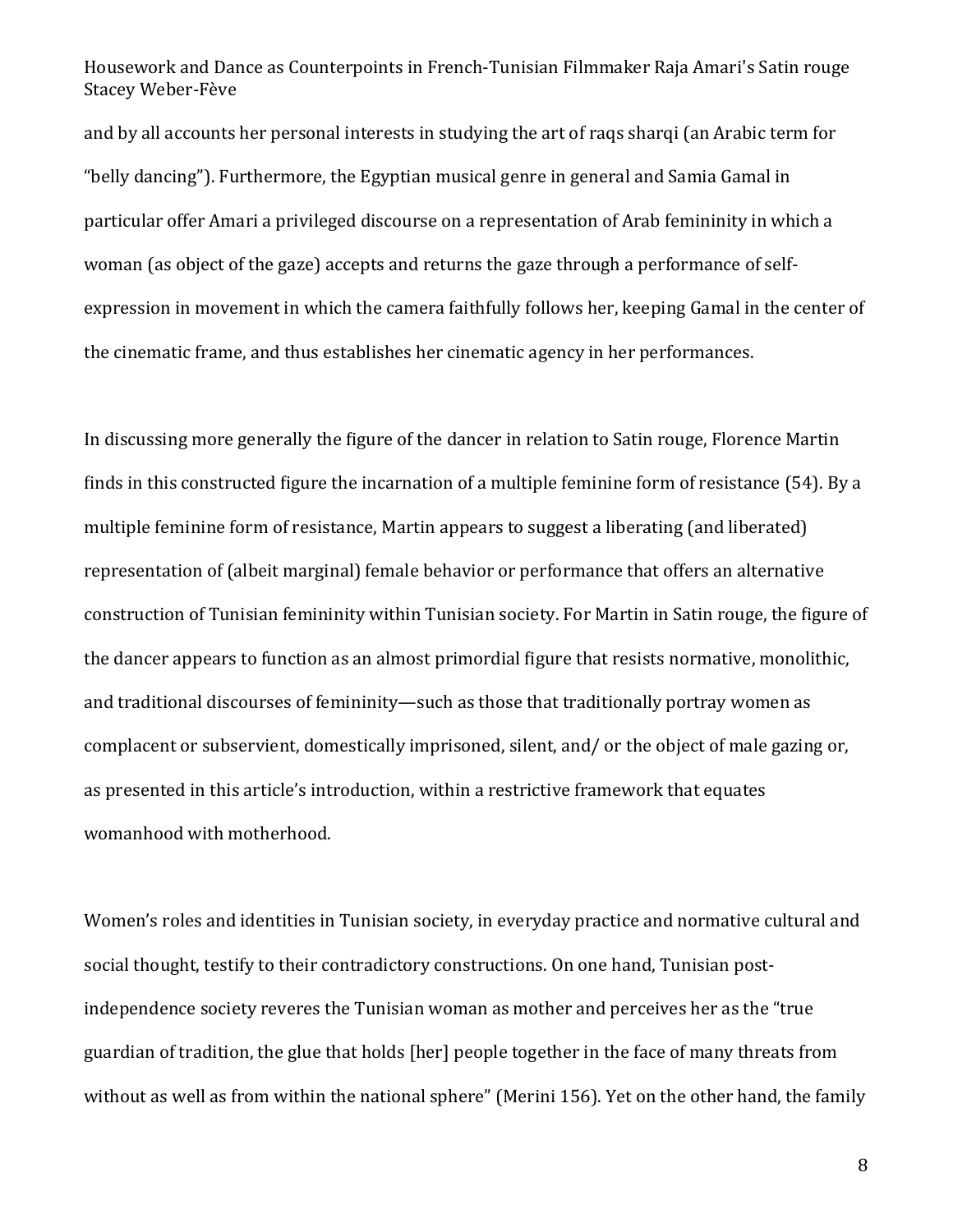generally regards her needs and concerns as secondary. However paradoxically, Tunisia does stand alone among its Maghrebi neighbors for the extensive degree of freedom it has extended, since its liberation from France in 1956, to both its male and female nationals. The installation of the Personal Status Code (PSC) in Tunisia granted women citizenship and the right to vote, forbade the veil, abolished polygamy, improved women's rights in divorce by allowing women to initiate it, and challenged the practice of arranged marriages. In contrary to the general understanding of national decolonizational discourses of North Africa that deny women any voice and any identity outside their biological role within the family, we see here how official political discourses conversely granted Tunisian women a voice and created a space for Tunisian women in educational institutions and the workplace (thus an identity outside the family).

Yet double standards, ideological paradoxes, and social contradictions still overwhelmingly exist. And moreover, it is these very cultural double standards, ideological paradoxes, and social contradictions that shape the landscape of contemporary Tunisian cinema and that (in terms of cinematic gender construction and representation) remain central to analyses and discussions of contemporary Tunisian films, especially in regard to Satin rouge and its protagonist's "doubled identity" as socially-accepted, "saintly" widowed housewife and socially-outcast, lascivious cabaret dancer. As we shall see in this article, both archetypes play critical roles in instigating change in contemporary Tunisian social and cultural thought, most notably in the manners in which both mother and dancer express their inner desires and enact their tropes of resistances.

As asserted above in relation to Samia Gamal, the dancer (although who first appears to replay certain "expected" performances of femininity, especially insofar as object of the cabaret male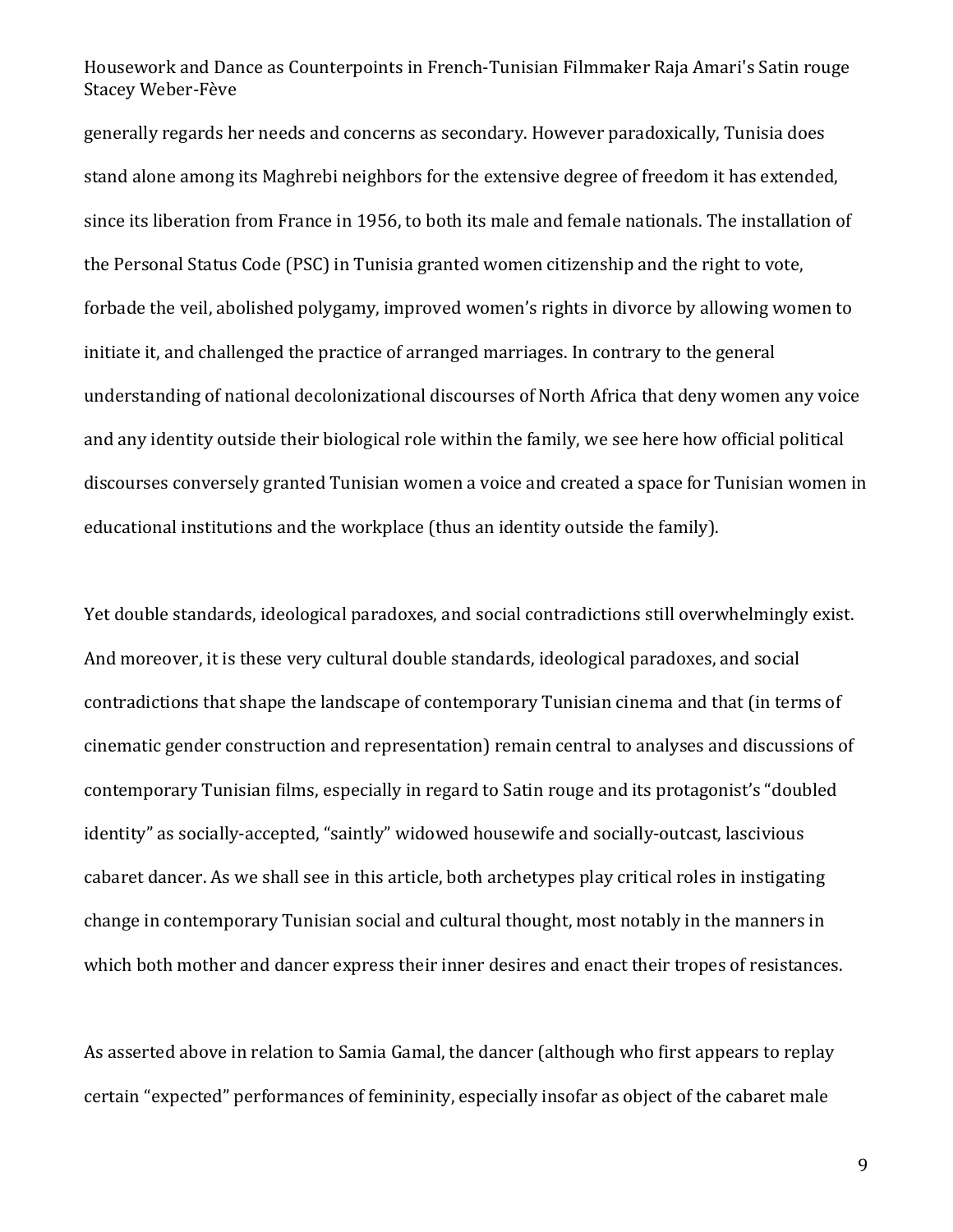gaze) ultimately resists the aforementioned traditional discourses since through her own selfexpression in movement—her "corporal voice"—she effectively writes her own discourse on the primacy of female voice and the liberating power of self-expression. Therefore, the dancer offers an alternative construction of femininity as multiple. She may or may not be a mother; she may or may not run the daily domestic operations of a household; she may or may not be an object of male gazing; and so forth. These factors need not be taken into consideration when analyzing her cultural identity. Thus, the dancer is not directly linked to the family or the home, which are the primary stations in life for (especially upper-class) women in traditional discourses of Tunisian femininity and certainly in nationalist discourses describing women's relationship to the umma. Moreover, the dancer need not be directly linked to male gazing either, for as Amari shows in Satin rouge, regardless of public or private setting (the cabaret versus Lilia's bedroom—two places where she dances,) the dancer may dance for herself or for other female dancers and ignore male spectators. The dancer on screen (and one may argue in society) may effectively resist the institutions and pressures of family and home and the practices of male gazing simply through her existence outside these institutions and through her cinematic agency and/ or ability to return the gaze through a performance of self-expression in movement.

Martin's notion of resistance in this form of feminine multiplicity (that is to say alternative ways of being feminine and seeing femininity that resist the aforementioned normative or monolithic forms, practices, or institutions) also brings to mind an important observation made by many scholars of postcolonial women's filmmaking, most notably Alison Butler. Butler asserts that postcolonial women's filmmaking is not 'at home in any of the host cinematic or national discourses it inhabits, but that it is always an inflected mode, incorporating, reworking and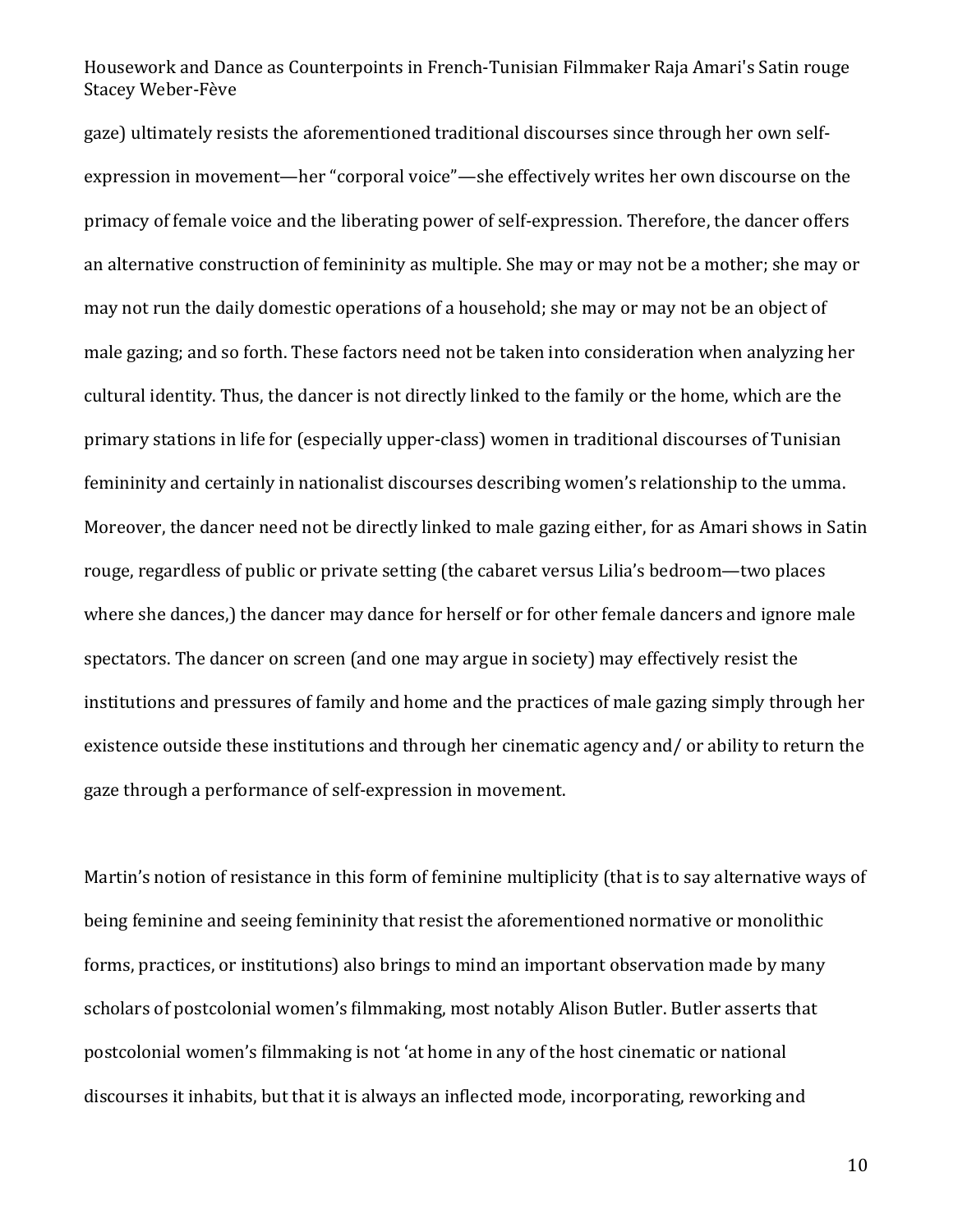contesting the conventions of established traditions' (Butler 22, my emphasis). It is, moreover, interesting to note that many postcolonial or transcultural female filmmakers (e.g., Assia Djebar, Yamina Benguigui, Trinh T. Minh-ha, Claire Denis, Coline Serreau, among others) often foreground the home and its associations in their films as a locus of resistance. Satin rouge is no exception. By drawing on Butler's assertion and Sarah Pink's (2003) recent anthropological research on gender, domestic objects, and everyday life, I underline in this article the "counterpoints" (or the multiple and often conflicting representations in the protagonist's cinematic portrait) that the home and housework establish or challenge in the film. In Satin rouge, I want to argue that these counterpoints create multiple femininities and multiple ways of being feminine. Thus in echoing Pink's observations, I suggest that these counterpoints in Satin rouge may be constructed in counterpoint with one another, may open a space for alternative gender representations that challenge the prevailing hegemonic version(s), and may allow for individual agents to act as the instigators of change (43). For Amari in Satin rouge, this "instigator of change" comes to life not just in the figure of the dancer, as Martin has rightly pointed out, but also in the figure of the mother.

Satin rouge narrates the "coming of age" of a forty-something widow, Lilia (Hiam Abbass), living and raising her teenage daughter, Salma (Hend El Ahem), in contemporary Tunis, Tunisia. The narrative follows Lilia's progression from a seemingly conservative and traditional housewife and mother to a rather liberal and "modern" woman and mother-in-law. In the beginning of the film, Lilia's daily existence is mostly limited to Salma and taking care of their home. One night when Salma does not return home as expected, Lilia suspects that she may be in a local cabaret. She enters the cabaret but is overcome by its atmosphere. She faints but recovers in the cabaret's lead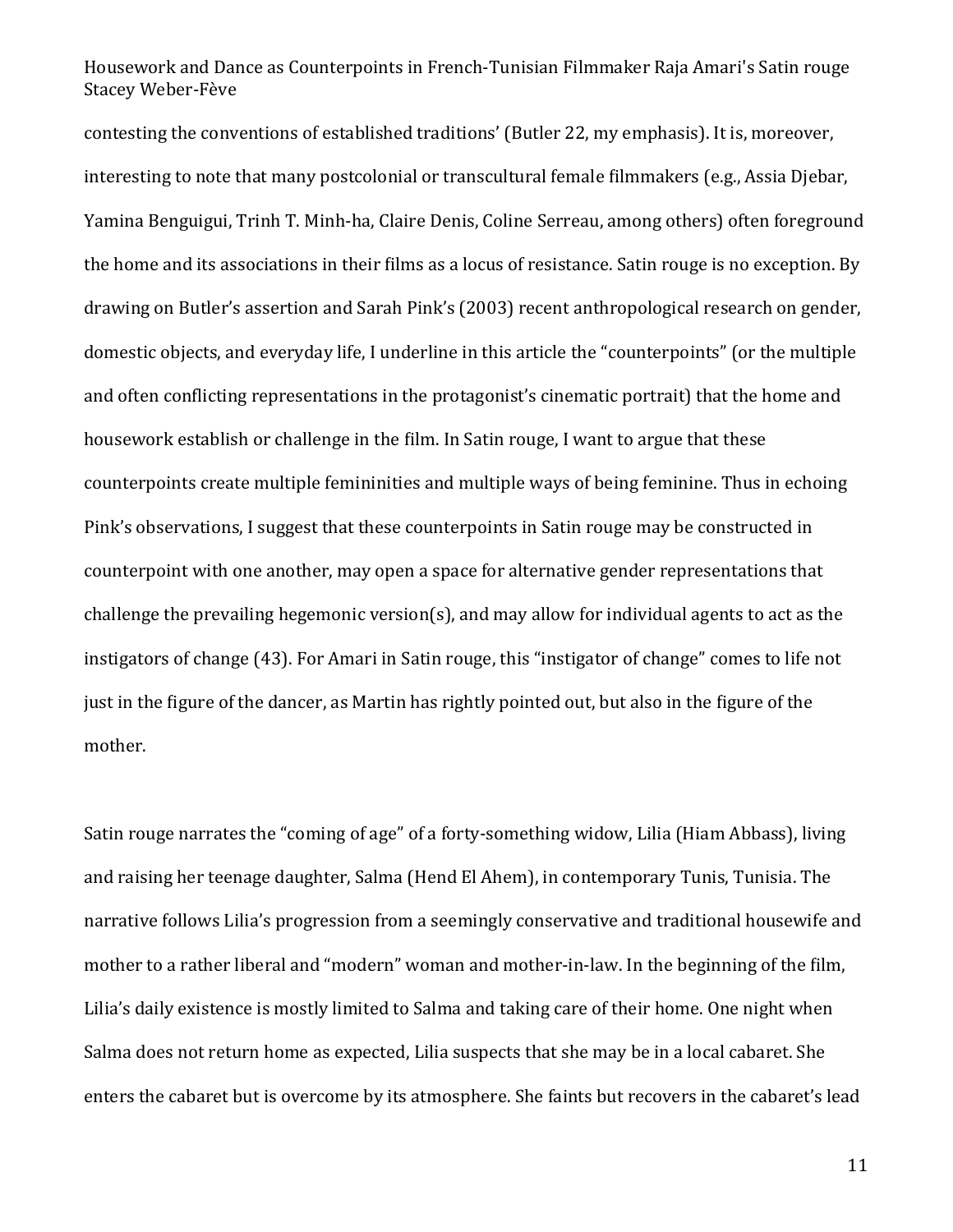dancer, Folla's (Monia Hichri) dressing room. The two forge a friendship, and Lilia soon becomes a cabaret performer herself. Lilia begins a short-lived romance with Chokri (Maher Kammoon), who unbeknownst to her is romancing Salma. In the penultimate scene, Chokri learns of Lilia's and Salma's mother-daughter relationship, and Lilia learns of Salma's and Chokri's engagement. Chokri and Lilia vow to keep their affair a secret from Salma, and the film ends with a marriage reception in which family, neighbors, and Lilia's cabaret colleagues joyfully dance and celebrate the marital union of Salma and Chokri.

Amari explains that she desired to present an image of contemporary Tunisian society in Satin rouge as divided into two worlds. Not the traditional social division of masculine and feminine but rather the opposition of day and night. She asserts that:

> We're talking about two quite opposite worlds where everything is opposed. On the one hand, the world of the day is strict, dominant and prudish. On the other hand, the world of the night is relaxed, marginal and lascivious. I wanted them to join up at all costs through Lilia's character. (Amari 2003)

Amari continues to state that in typical traditional Tunisian society, "their paths would never cross because nightclubs are perceived as a bit creepy and a depraved environment" (Amari 2003). She stylizes Lilia's cinematic maternal portrait as "a 'regular' woman, a model housewife with a great deal of moral conviction and a strict sense of duty" (Amari 2003). However by the conclusion of the film, Lilia has gradually (and almost in spite of herself and her convictions) gone against "everything she originally stood for and everything that she forbade or reproached her daughter with: sleeping over, going out with a man" (Amari 2003). In this interview, Amari connects these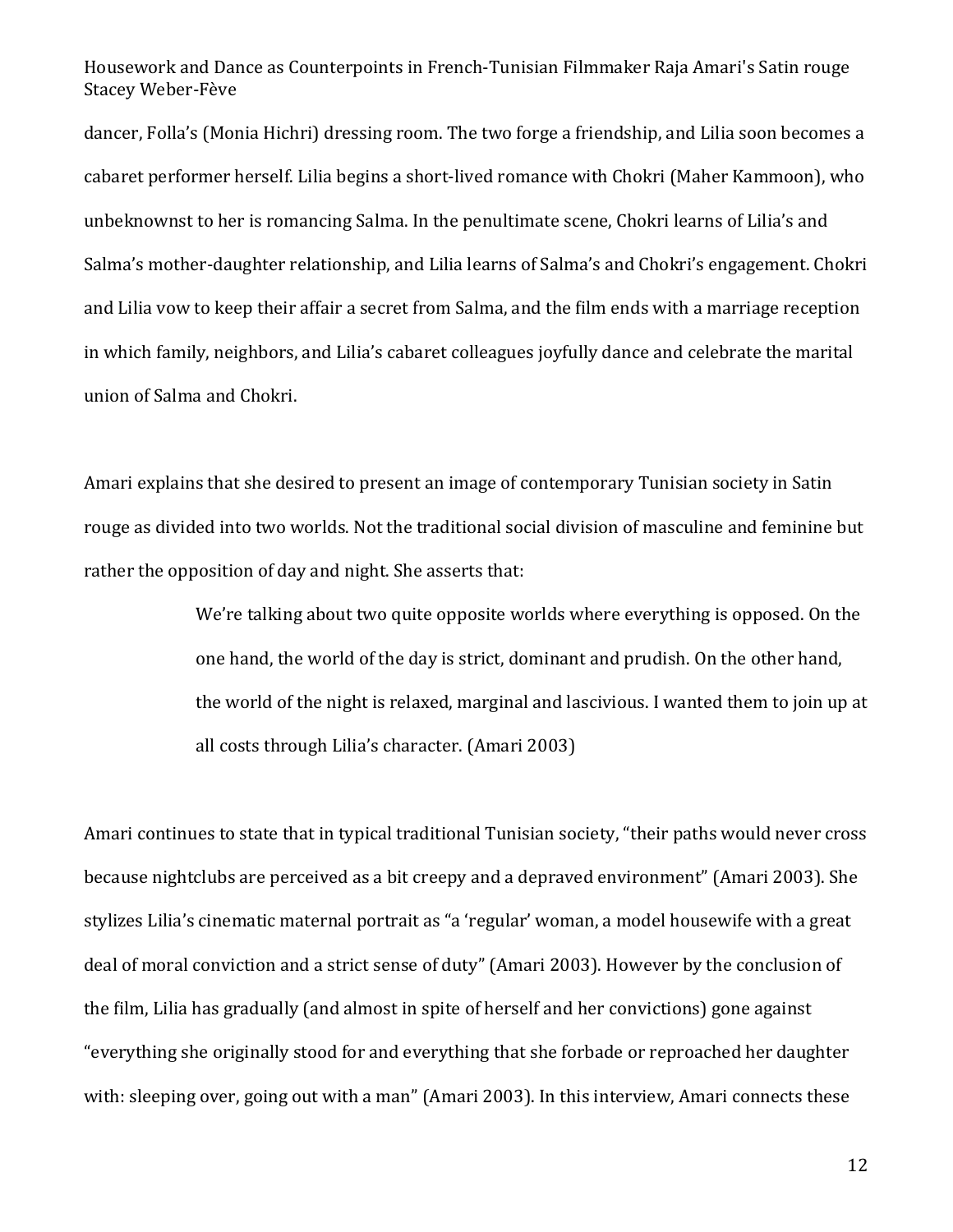two social worlds through the double life that she finds every Tunisian lives. When commenting on the way in which Lilia hides her involvement with the cabaret from her family and neighbors, Amari suggests that:

> [In Tunisia], it is the way things are done; everybody leads a double life in a way. It is very much linked to the relationships between men and women. In Arab society, there is a restrictive code surrounding the family, women and their place in society. My friends all have boyfriends and girlfriends but their families don't know about it or at least pretend not to. Social hypocrisy begets this behavior. (Amari 2003)

Although this double life perhaps most frequently manifests itself in male/female romantic relations in contemporary Tunisia, Amari uses this concept in Satin rouge to observe normative and marginal cultural representations of femininity and female behavior in contemporary Tunisian society.

In Satin rouge, Amari uses Lilia's double life as housewife by day (the Self) and cabaret performer by night (the Other) to present two portraits of contemporary Tunisian femininity. The former portrait adopts and the later portrait questions traditional Tunisian discourses of domesticity and the modern Tunisian woman's supposed "moral and spiritual mission." Yet, Amari does not rely on oppositional and isolated settings of home and cabaret to present these portraits throughout the film. As the opening sequence reveals, these two portraits may co-exist and merge within the domestic sphere, although not without personal or familial conflict as the film will later develop.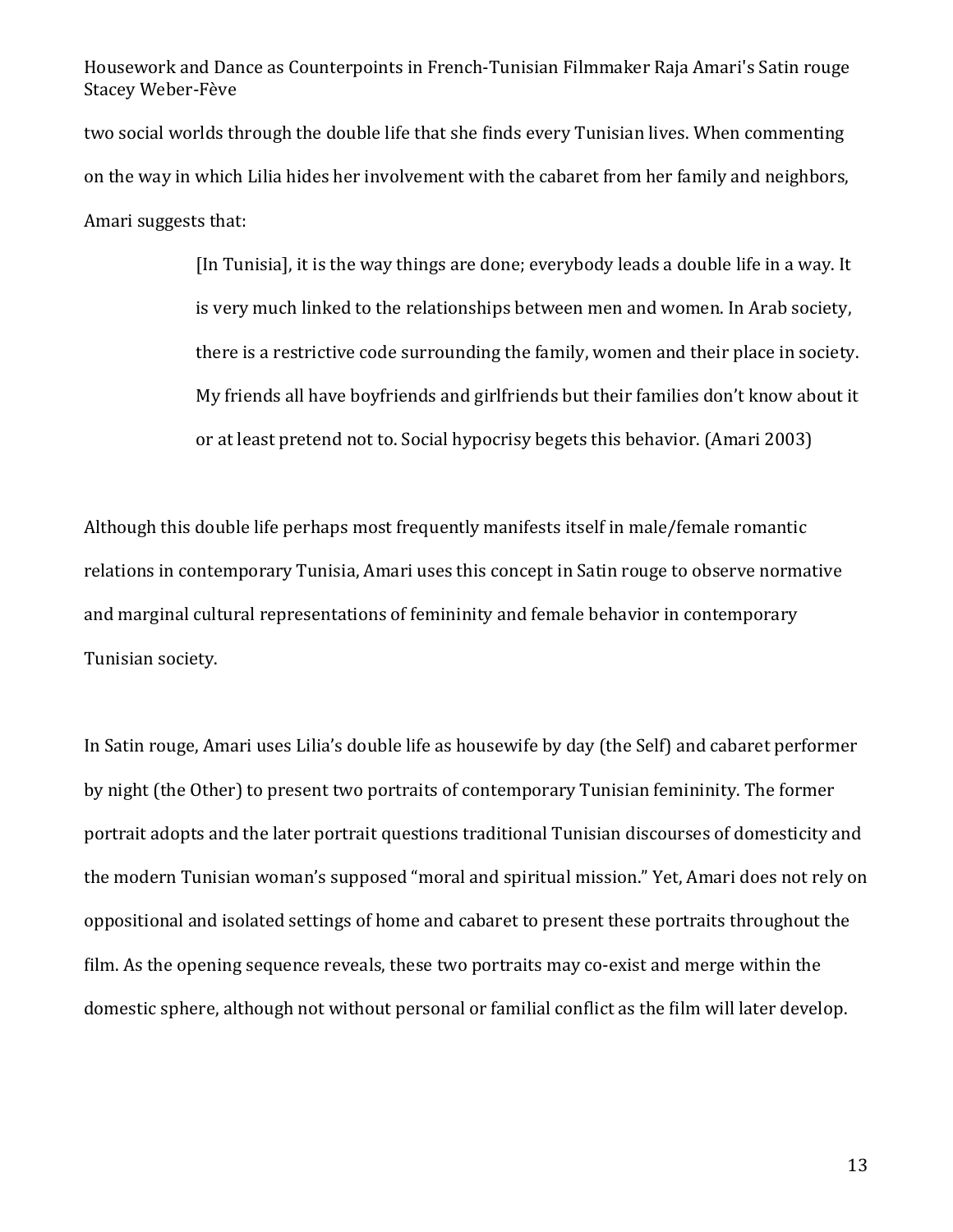In addition to setting up Lilia's doubled femininity, which seems to respond to Deniz Kandiyoti's call to focus on shifting lines of demarcation in North African cinemas that exist within each gender (51), the opening sequence also suggests that the two instigators of change in the film, the dancer and the mother, share the same point of origin, and thus are not strictly pitted against one another in quasi-binary terms as seemingly witnessed in Tunisian hegemonic discourses of femininity. Furthermore, the opening sequence is also significant for it suggests that both the dancer and the mother (as instigators of change) become part of Lilia's multiple form of feminine resistance to the institutions of home and homemaking from within the home. Amari cinematically captures this multiple form of feminine resistance in the opening sequence when filming Lilia's housekeeping acts with the panning shot and framing, two cinematic tools which both subtly work to subvert and challenge these institutions and many traditional discourses of Tunisian femininity in this film.

This reading of the opening sequence of Satin rouge would seem to support Martin Stollery's assertion that contemporary Tunisian films that focus on domestic drama raise questions concerning "relationships across generations and between different types of masculinity [that] hint at potential openings onto wider cultural and political change" (51). Stollery and other theorists of gender working within and on North African cultures assert that, on the most general level, there is a clear "homology between patriarchal norms within the domestic and the political spheres" (Stollery 50). This "homology" generally constitutes the basis of many postcolonial artists' representations of women as the nation, which metaphorically defines how the nation should and should not be. Stollery concurs that although such representation confers a sense of (symbolic) agency to women as subjects in processes of national identification, these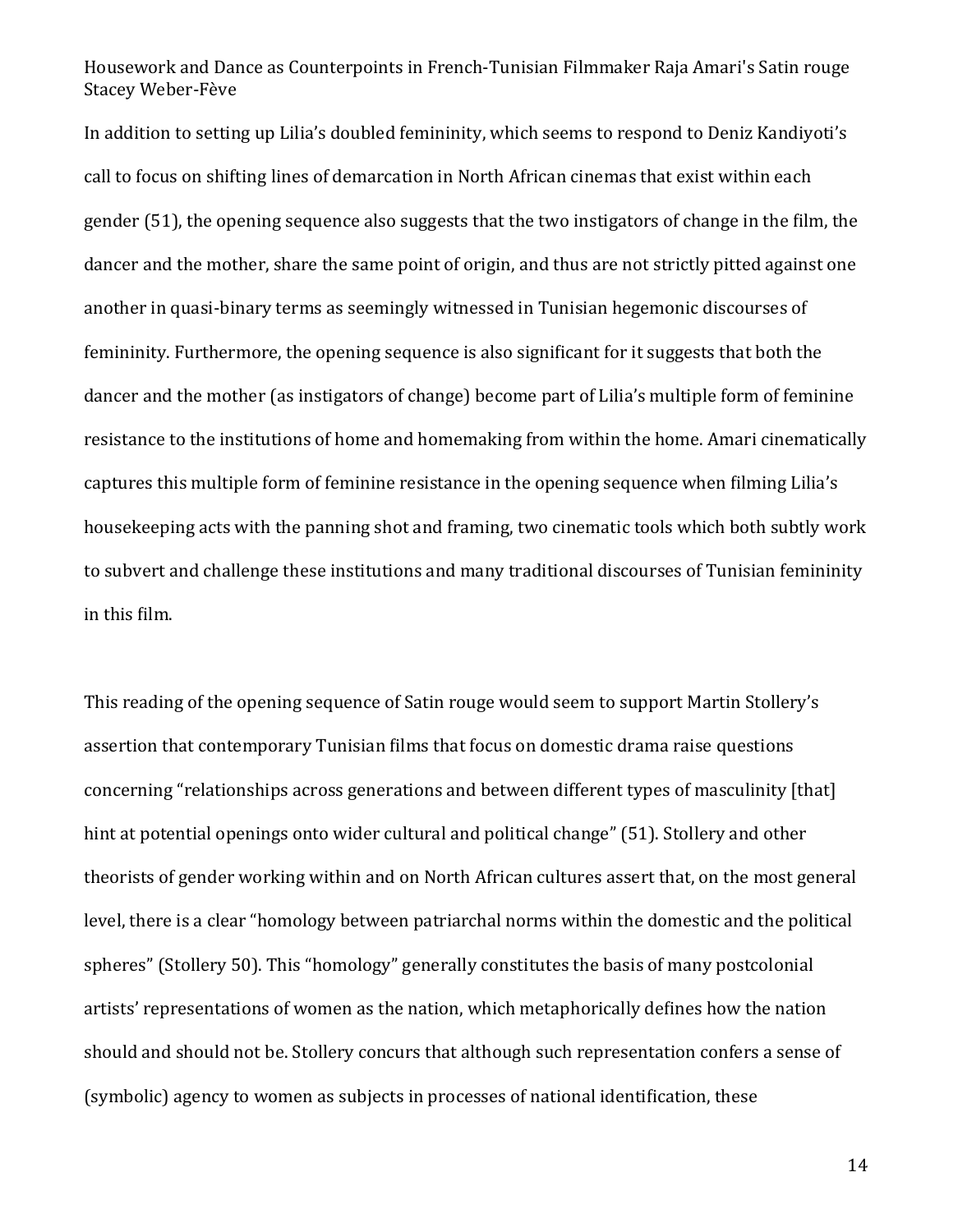representations do not necessarily "signify autonomy for women since they are typically formulated within male-dominated projects" (50). As Valentine Moghadam understands this paradox:

> . . .women frequently become the sign or marker of political goals and of cultural identity during processes of revolution or state-building, and when power is being contested or reproduced. . .Women's behavior and appearance. . .come to be defined by, and are frequently subject to, the political or cultural objectives of political movements, states, and leaderships. (2)

These broad assertions on the connections between gender and nation serve as useful points of departure for analyzing representations of gender in contemporary North African cinemas. Stollery finds that these assertions, ". . .may indicate abiding cultural trends [but that they often overlook] the nuances, subtleties, and contradictions which the non-official, non-programmatic cultural arenas of the cinema can often publicly articulate" (50). In her theorizations of cinematic representations of gender in North Africa, Kandiyoti offers a useful optic through which to examine gender. Her optic avoids beginning any analysis with the traditional, unified, and fixed definitions of (Arab or other) masculinity or femininity. She advocates, rather, for a reading practice that focuses on shifting lines of demarcation that exist within each gender as well as the lines that exist between the two genders. Stollery adopts a similar perspective by suggesting that:

> . . . the identification of hegemonic and subordinate masculinities, related to factors such as age, social status, and institutional hierarchies, becomes a central concern. Attention is redirected to the ways in which boundaries between hegemonic and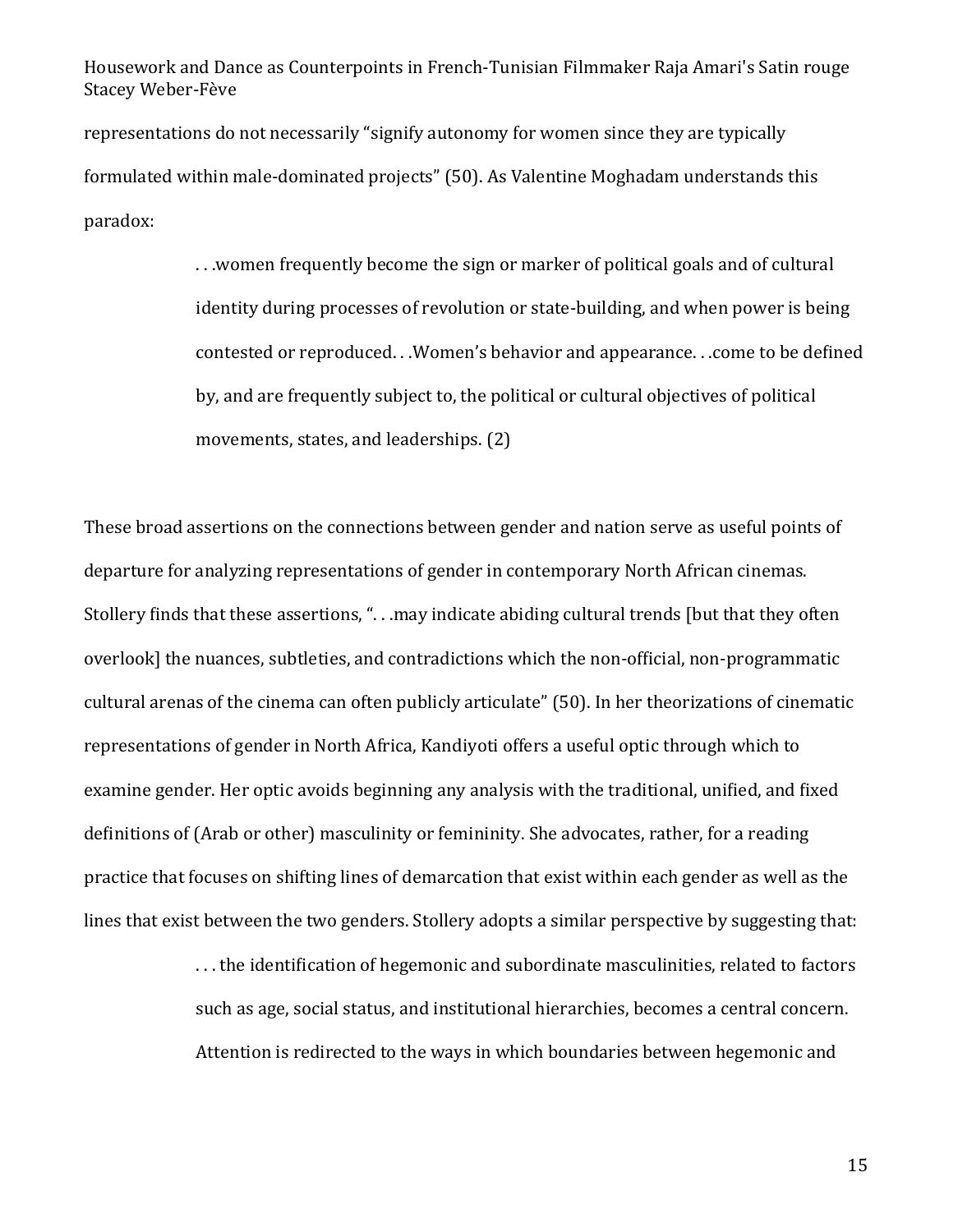> subordinate masculinities are fluid and permeable. They are negotiated within individual life experiences, and redefined over time. (51)

Stollery proposes that "piercing this 'façade' and seeking out 'discrepancy' between ideology and actions is precisely what some contemporary Tunisian cinema attempts to do" (51). Stollery reveals how male privilege and authority, traditionally embodied in the father figure, became the "objects of scrutiny and contestation" (51). He concludes that contemporary Tunisian films that focus on domestic drama raise questions concerning "relationships across generations and between different types of masculinity [that] hint at potential openings onto wider cultural and political change" (51). It would appear that Amari approaches the domestic drama of *Satin rouge*, either intentionally or unintentionally, within a similar framework made clear from the very beginning of the film. However, her specific focus on multiple forms of performing "femininity" raises questions that concern relationships across female generations and between different types of femininity. Let us turn now to a detailed sequence analysis of the opening sequence and these two portraits of contemporary Tunisian femininity.

The opening scene of the film splits the opening credits into two parts. The credits (written in both French and Arabic in white lettering which literally reads as a marker or sign of Amari's "hybrid" or transvergent cinema) begin to roll on a silent black backdrop. Then at about forty-five seconds into this opening sequence, we hear chirping birds followed by random city noises (children's voices, automobile traffic sounds, and muffled footsteps shuffling by.) The credits continue to roll for about one minute longer, but now they are set against a soundtrack. We hear percussion rhythms sounding on a drum, a man singing, a meshing of sound as if radio channels were being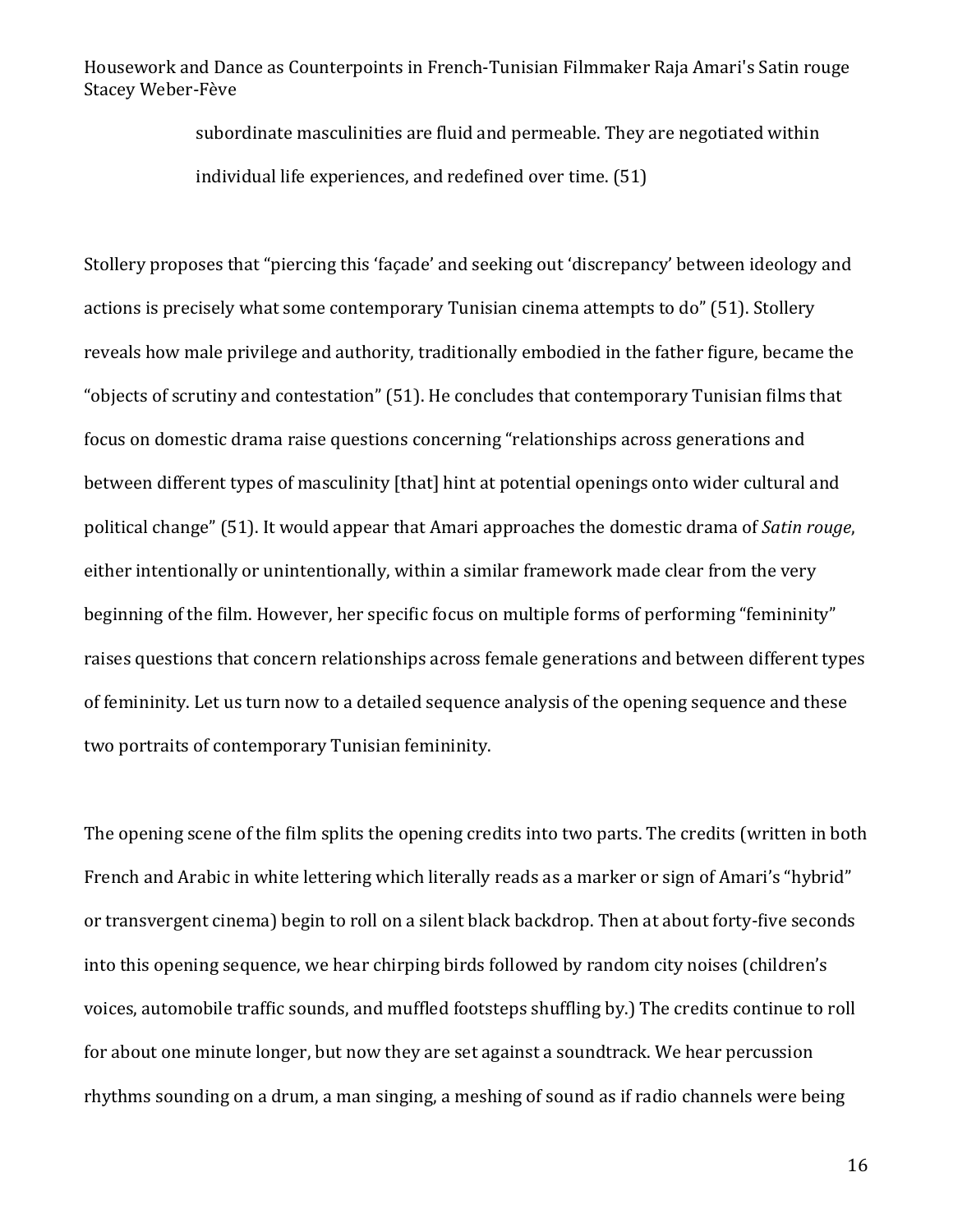changed, an announcement by a female voice informing the listeners of a new Tunisian soccer team and its latest match results, and then a male singer performing a song. At this point, the first image appears on the screen, and we see Lilia's reflection (although we do not realize it at first) in one of her bedroom mirrors as she is straightening the curtains of her bedroom window.

For the remaining almost three minutes of this scene, Amari captures with no cuts and only very subtle camera pans right and left and very slow camera tilts up and down Lilia's movements as she cleans and dances. In a very defamiliarized and quasi-documentary way, Amari introduces the main preoccupation in Satin rouge—Lilia's sense of social and moral duty and the conflict entrained by her desire to pursue her own interests and longing for self-expression. However, Amari's use of Lilia's reflection in the bedroom mirror introduces a discursive theme running throughout the narrative suggesting that nothing is quite as it seems. In a very literal and physical way through this first representation of Lilia in this opening shot, Amari uses the bedroom mirror to manifest Lilia's double life and double portrait of femininity. On one hand on the film's narrative level, this doubled image sets up her doubled existence and identity as model housewife during the day and cabaret performer during the night. Yet on the other hand and not too unlike Lacan's mirror stage, the reflected image which the spectator misrecognizes as the flesh and body of Lilia bespeaks Lilia's own eventual awakening to her initial misrecognition.

The opening sequence continues as the camera (without cutting) slowly pans right to capture the dresser top on which rests a framed photograph of a man, whom we assume is her late husband. Lilia has not yet entered the frame as the camera precedes her movements. Moving more quickly than the camera's panning, Lilia then enters the medium shot in order to dust the dresser top and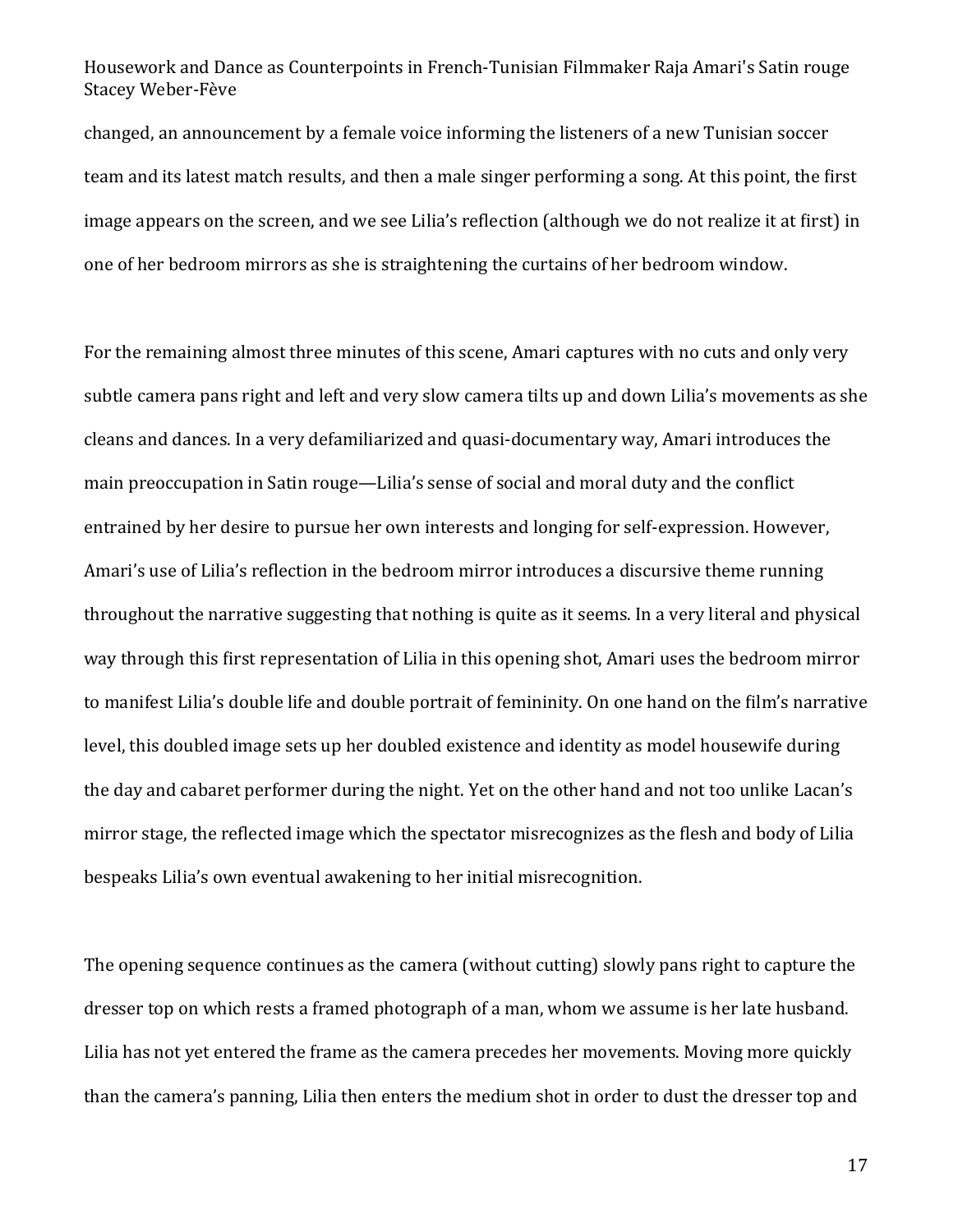photograph frame. Again preceding Lilia's movements, the camera continues slowly to pan right to film Lilia's vanity table on which a framed photograph of her daughter rests. As before in the previous shot, Lilia quickly enters this shot to dust this piece of furniture and photograph. Without hesitating, the camera continues to pan right, filming the other side of the vanity table upon which rest some of Lilia's hairstyling tools and products. Once more Lilia moves into the shot, and the camera continues to pan right to film a bedside table on which is placed a framed photograph of a baby. At this point, the camera comes to rest. Lilia again enters the frame in an almost full shot as she bends over to straighten the bedding.

It is often said that the panning shot tends to emphasize the unity of space and the connectedness of people and objects within that space (Giannetti 126). This is a useful definition to apply to discussions of Amari's panning shot (and by extension framing) in Satin rouge since both tools, in general, emphasize the literal cinematic contiguity of people and objects sharing the same space (Giannetti 126), a key to decoding most if not all cinematic domestic dramas. In this opening sequence, the unity of space is preserved but not in the traditional reactionary way. Rather than panning to keep Lilia in the center of the frame as she moves about the bedroom, Amari ironically refuses to focus on Lilia's movements and housekeeping motions. As a result, the bedroom and its objects seem to capture the focus of Amari's camera lens. The camera panning movement that precipitates Lilia's motions reinforces this reading. Thus, Lilia's actions appear intrusive as she enters into each frame and obstructs the spectator's view of the setting. We have a sense of the home as a depot of "stuff" that require maintenance and as a restrictive world of immanent acts.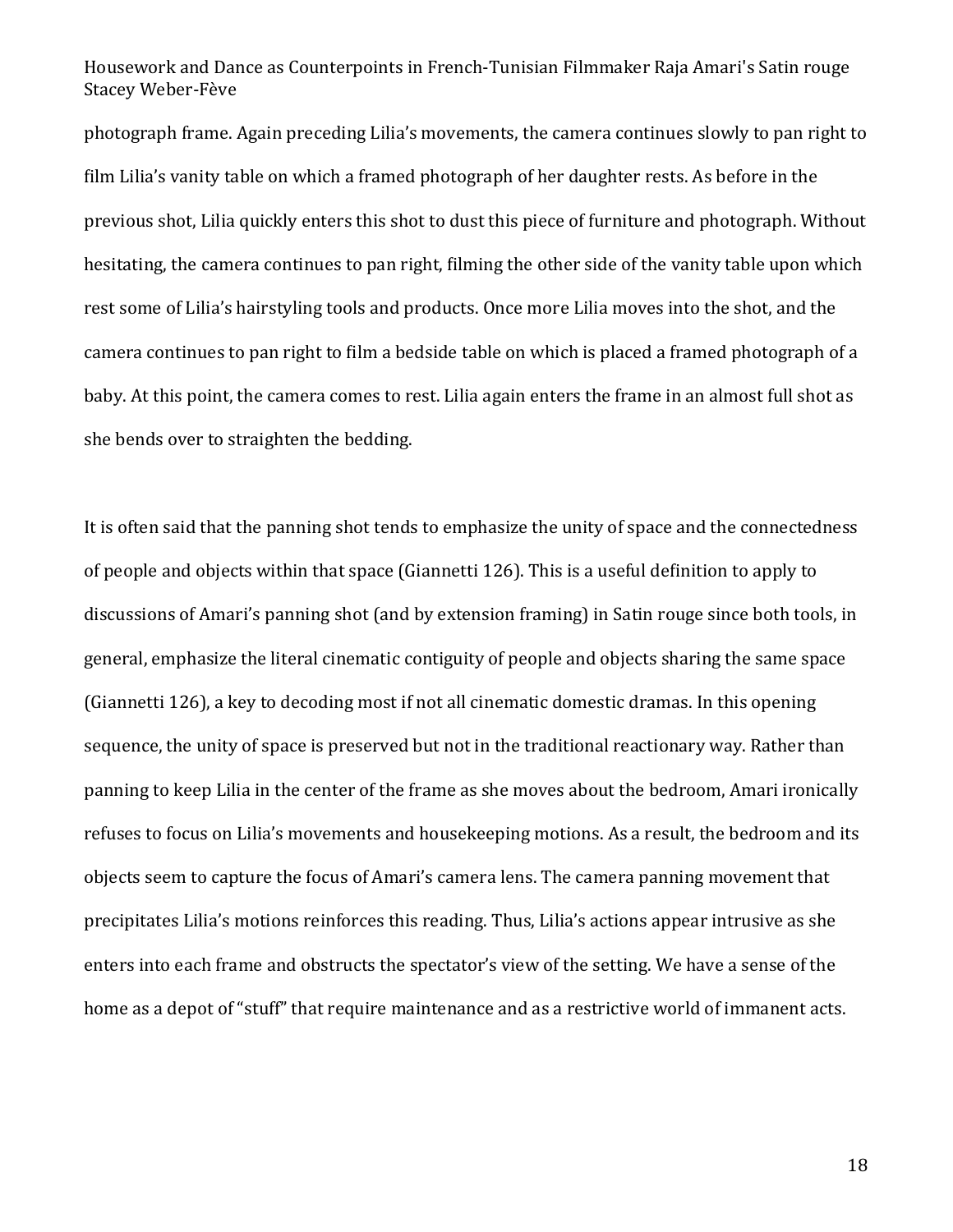With the panning shot and framing, Amari limits the connectedness or literal contiguity within the space to Lilia and the bedroom objects. Not only does this create a feeling of isolation – for no one else is humanly present in this sequence with Lilia – but we also begin to have a sense of the home's (and family's via the photographs) dominating presence and priority in Lilia's life and in traditional Tunisian female society. This reinforces the so-called "modern Tunisian woman's moral and spiritual mission." Furthermore, the filming of Lilia at the edges of the cinematic frame also creates a greater implied distance between her character and the spectator or even a lack of identification with the character, for the spectator's eye is drawn first to the bedroom objects and not Lilia. This use of framing allows the spectator to take more easily a critical distance in examining the traditional discourse of femininity on display at this point in the opening sequence. Additionally, the "body cropping" secondary effect of Amari's framing in this opening sequence also makes evident traditional discourses of Tunisian femininity and hints at the aforementioned nationalist project of regeneration, which Amari wishes to undo in Satin rouge.

Never once in this point in the extreme long take of the opening sequence does Amari film Lilia in a full shot revealing her entire body. Nor has Amari ever fully captured her face on screen. Rather, Amari cinematically dissects Lilia's body—filming her hands, shoulders and upper back, hips, and torso as if all separable from her body as Lilia moves into each frame. The effect of this manner of filming Lilia is to defamiliarize conventional ways of seeing women represented on the cinematic screen (at least in Western filmmaking practices), yet also to reflect Tunisian ways of viewing woman's traditional role in traditional Tunisian society; i.e., housework, childbirth, and childrearing. In other words, Amari's focusing independently on Lilia's hands, shoulders, hips, and torso (parts of the female body commonly associated with housework, childbearing, and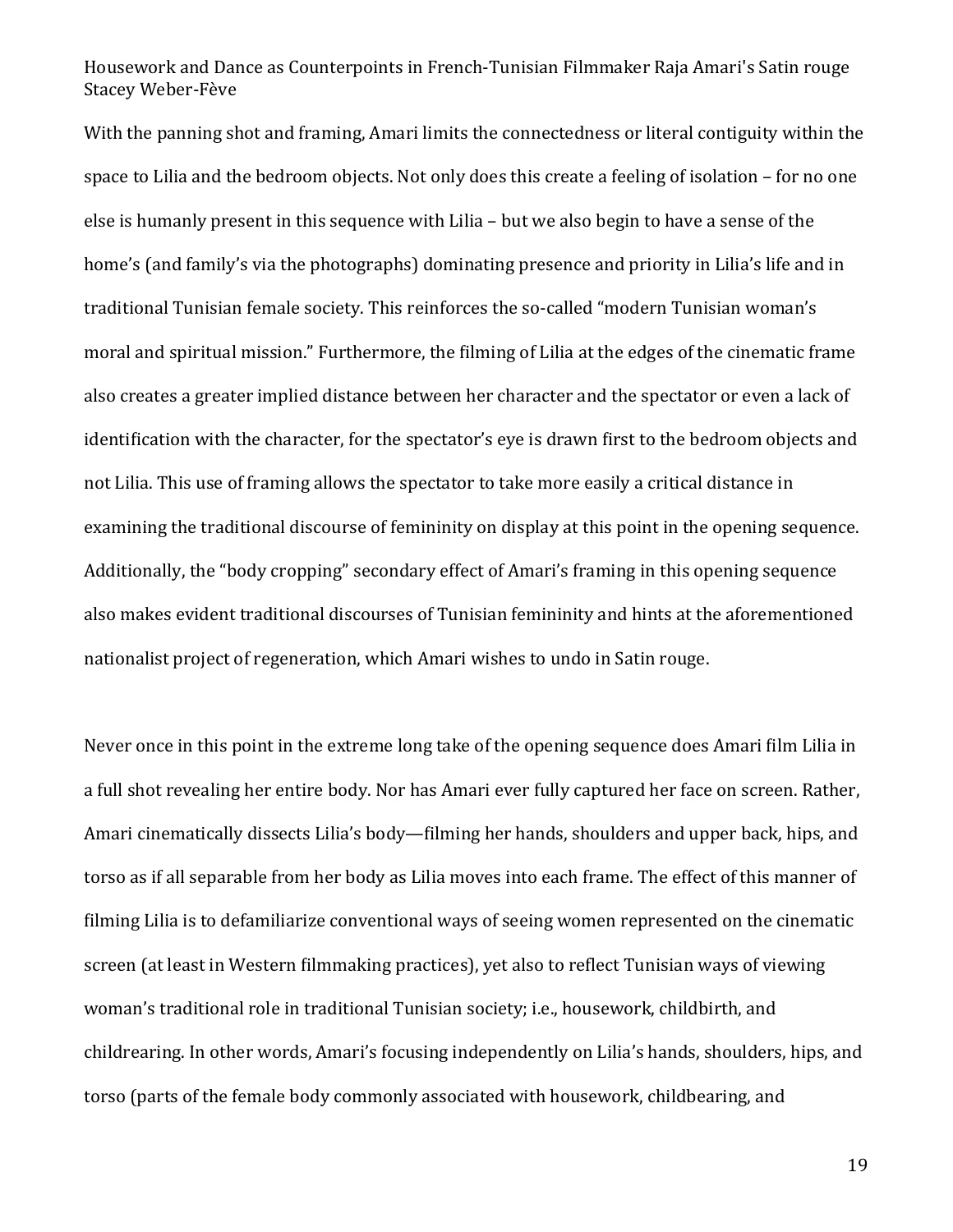childrearing) foregrounds women's two important functions for traditional Tunisian society maintaining domestic order and transmitting values and morality to the next generation, her "moral and spiritual mission."

However, much of Lilia's housework in this scene occurs on the edges of the cinematic frame or even all together off screen. The irony in this fact lies in that although Amari does foreground Lilia's housework and introduces her in the text as a housewife from her very first portrait, Amari's refusal to center Lilia's movements specifically within the cinematic frame thus renders her housework almost marginal or secondary. Therefore, from the very beginning of Satin rouge, Amari articulates a challenge to traditional Tunisian ways of thinking, representing, and viewing Tunisian women. Expressed differently, housework in Amari's filmmaking, which is represented in normative contemporary Tunisian discourses as rather central to Tunisian women's feminine condition, becomes an important instigating agent of change (positioned marginally on screen) in establishing counterpoints in Lilia's cinematic portrait of femininity, which we may in turn use in examining the opening onto wider cultural and political change.

In her anthropological research, Sarah Pink aligns the performance of housework with the development of agency and finds that individual agency in the home is a key force in producing changing gender configurations in society (41). There also exists a general consensus in her work that housework is a process of representation and sometimes intentional and creative strategies of affirmation of or resistance to perceived conventions, norms or discourses (42). And moreover, Pink asserts that one may read housework as "[a process] of the constitution of self that involve embodied performative actions, material objects and sensory experience" (42). The closing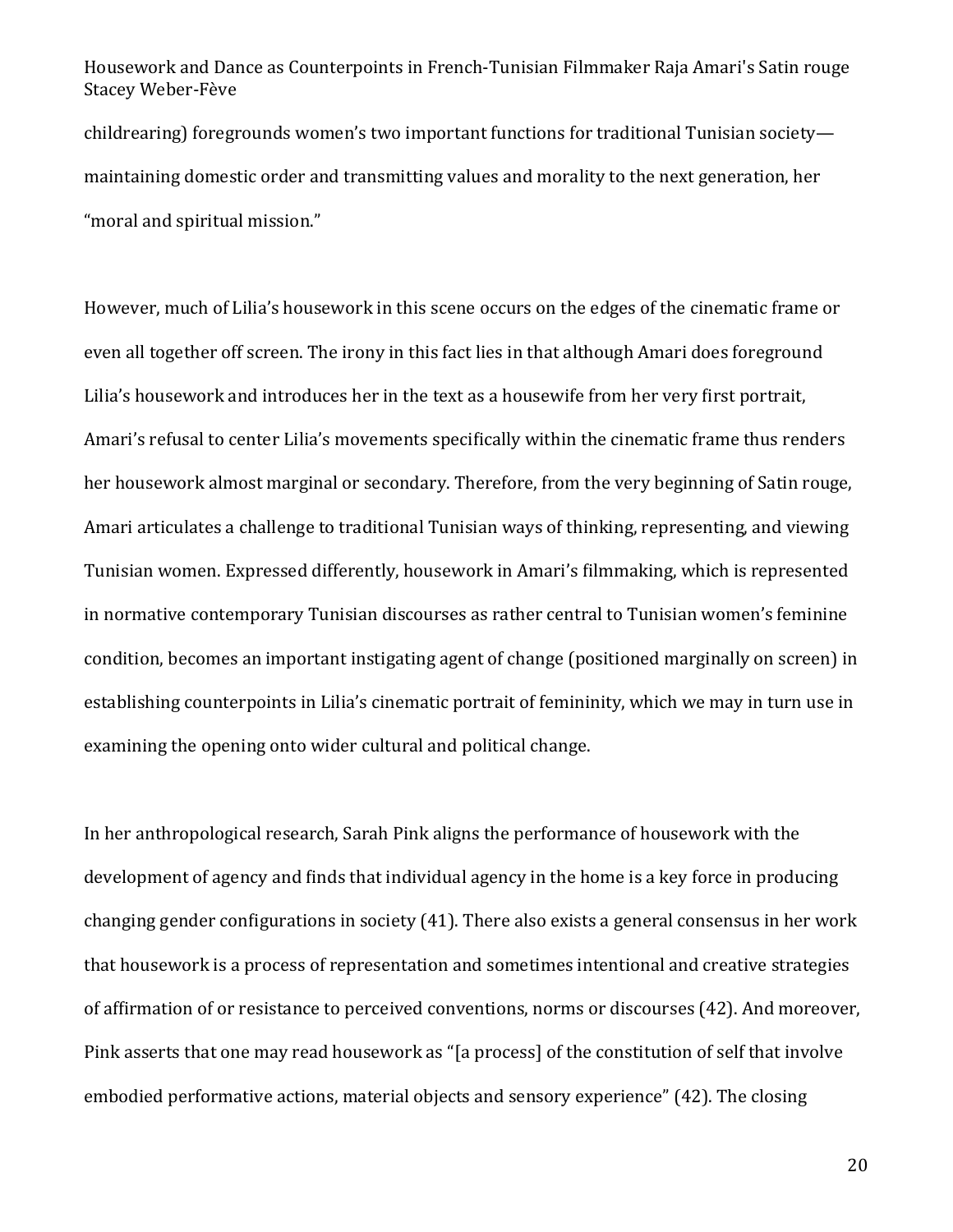moments of the opening sequence of Satin rouge, to which we will now turn our attention, will reveal how housework, as a performative act, allows Lilia self-consciously to articulate her trope of resistance in a form of feminine multiplicity and (re)constitute her (shifting) gendered identity.

The opening sequence continues as Lilia stands up after having straightened the bedding. The camera tilts slightly up and begins to pan left but this time following Lilia as she moves back to the mirror in her vanity table. Lilia begins to wipe the mirror, but in this second mirror she pauses to look at her reflection. Her actions slow down and soon stop. She touches the gold pendant necklace she is wearing and begins to examine her reflection more closely. She removes her barrette from her hair, letting her long dark hair fall down past her shoulders. For the first time, Amari allows us to see Lilia's full face, albeit in her reflection in the bedroom mirror.

With the traditional folkloric music playing in the background, Lilia begins to dance before the vanity mirror. The camera pans left as Amari films Lilia moving over to the dresser to the left of the vanity and dancing before her husband's photograph. The camera follows her as she moves back to her original position before the vanity mirror. At this point, the camera remains in place and films Lilia dancing. From this angle and for the first time, we are able to see a full frontal shot of Lilia, but again only via her reflection. After a moment, Lilia stops dancing, pulls her hair back up, picks up her cleaning items, and returns to the dresser to dust it once more.

The camera follows her but Lilia quickly steps out of the shot returning to her initial position on the opposite side of the bedroom, where Amari first filmed her at the opening shot of the scene. Again, the camera finds Lilia's reflection in the original mirror and then films her back as she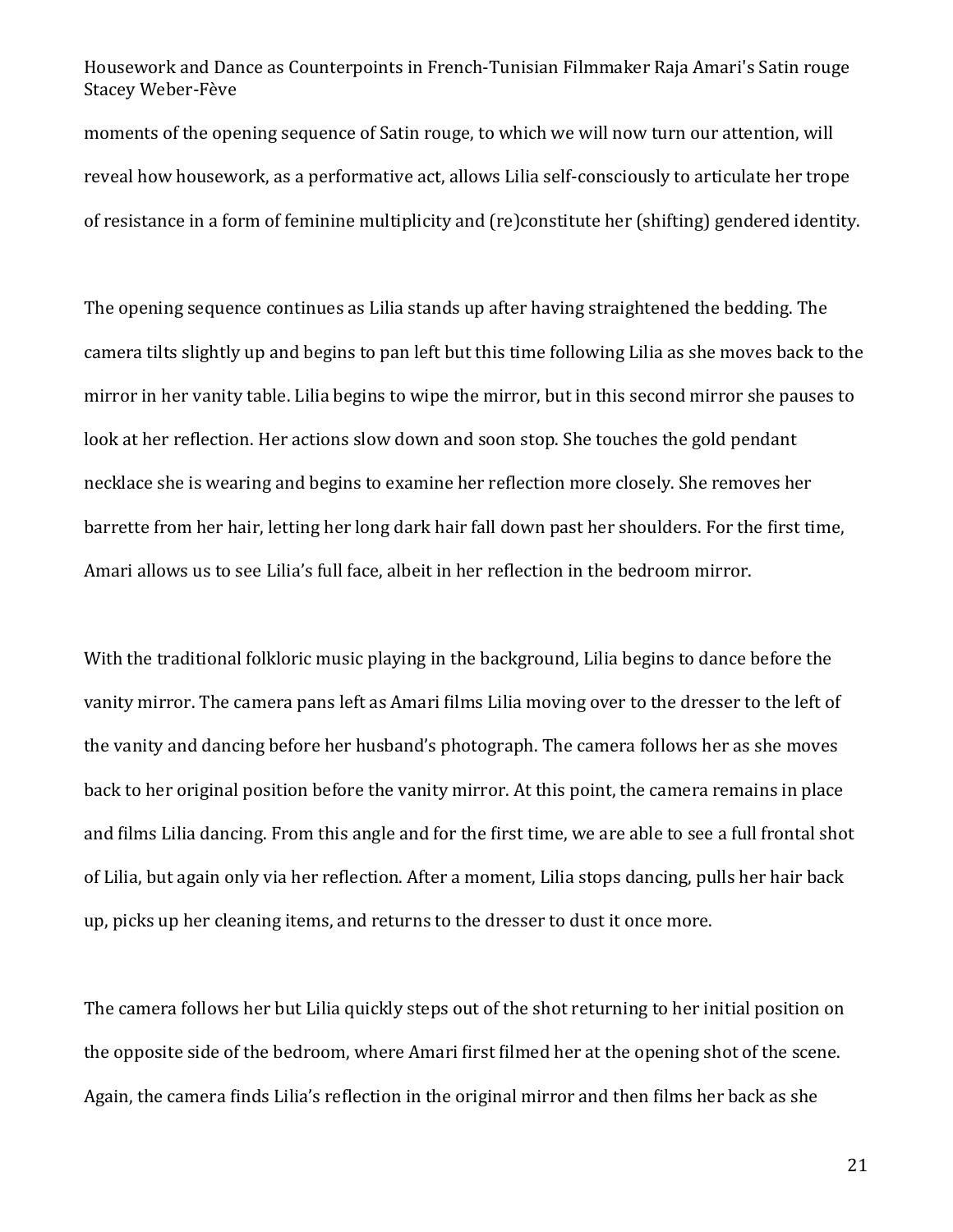prepares to exit the room. The camera rapidly swish pans left in time to capture Lilia grabbing the can of furniture polish as she exits the room, cleaning spots on the walls as she walks down the hallway. Amari slightly raises the angle in order to look straight upon Lilia as she walks down the hallway, still wiping the walls, until she takes the bend at the end of the hallway and disappears. The camera fades to black as she exits the frame.

Amari uses the motif of the bedroom mirror within these closing moments of this opening scene to represent a portrait of contemporary Tunisian femininity as one of alterity. In other words – and as aided by the understanding of H´el`ene Cixous' theorization of alterity as a form of Otherness which is not reducible to the binary self/other but which exceeds it – Amari positions Lilia as the cultural Other of herself. The reflected image of Lilia's body expressed in the language of raqs sharqi as she dances raises her "Othered" or somewhat unconventional desire to pursue her own interests and pleasures. In contrast to this reflected representation of the unrestricted female body in dance, Amari primarily shows Lilia's actual body throughout the scene performing housework, which reflects her sense of social and moral duty.

In this split framing of Lilia, Amari creates a doubled-Other. Additionally, the fact that Amari directs Lilia to step away from the mirror momentarily and move over to the dresser in order to capture the late husband and the dancing Lilia in the same shot reifies Lilia's social "Otherness." Yet unlike the earlier camera movement which preceded Lilia's movements in cleaning and thus rendered them marginal and secondary, the camera in this sequence of actions (at first blush much like the manner in which Samia Gamal was filmed in her dance scenes) follows Lilia's movements in dance and thus suggests an importance and agency in her self-identity and self-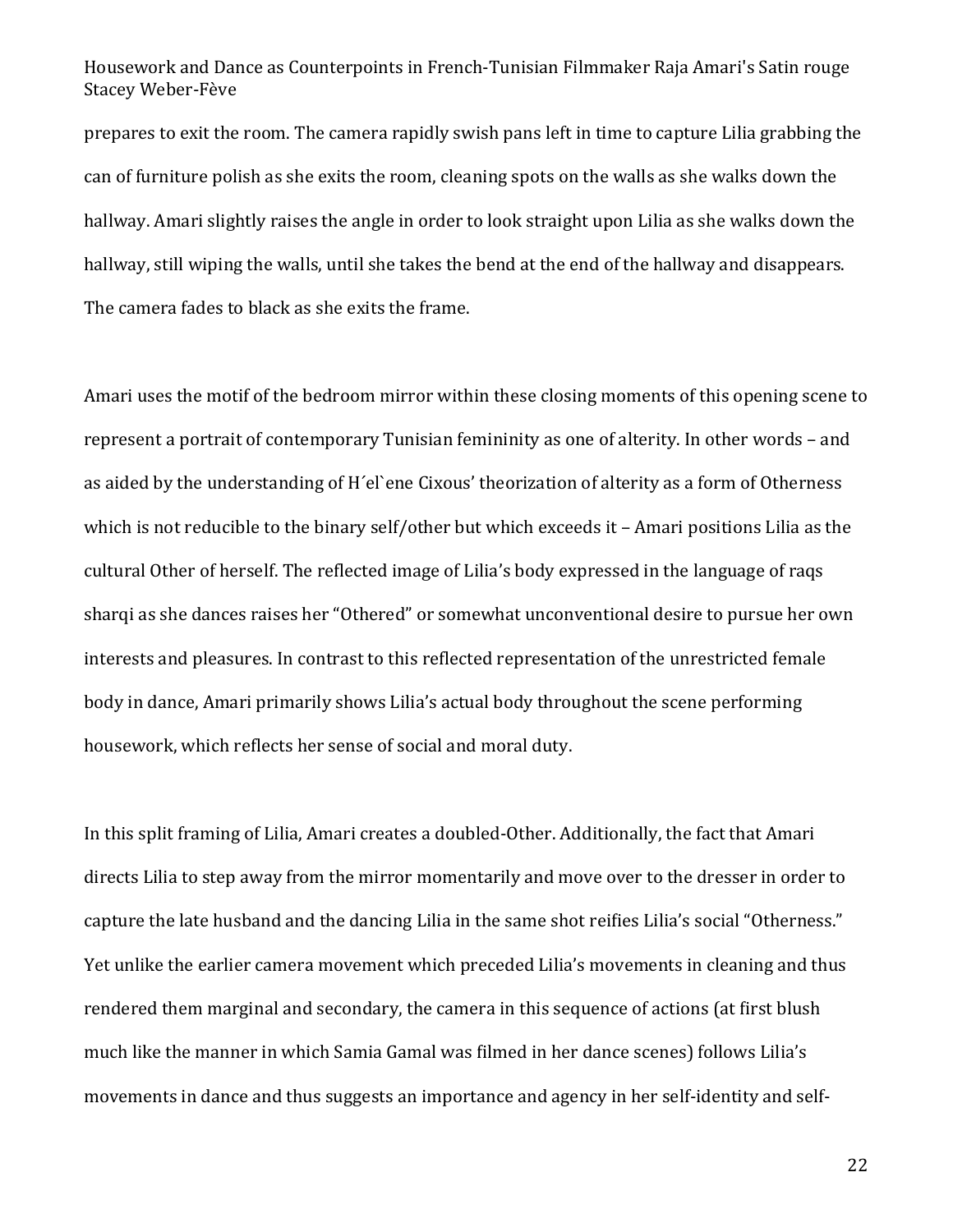expression in dance. The reflection of her dancing self upon returning to her original position before the second mirror ushers in her doubled-Other as an independent and liberated woman with personal desires.

Lilia's return to her everyday housekeeping performativity at the close of this scene becomes part of the process through which her conscious actions (cleaning or dancing) produce the gendered identities that are multiple and conflicting in Lilia's portrait. What becomes significant in Lilia's return to dusting and straightening up in this sequence follows Pink's theorizations in that Lilia performs these acts on her terms. Pink asserts:

> To be conversant with existing (hegemonic) discourses and the constraints they imply, performative actions must be sufficiently recognizable on their terms, but because they are creative, expressive and transgressive, they might also stretch these constraints and be instrumental in processes of change. (59)

Rather than just performing a prescribed set of actions for dusting and straightening in a routine or housekeeping manual-like fashion, Lilia interrupts the housekeeping performative act with her impromptu raqs sharqi performance. Each performative act, then, may be recognized in resistance to the other as well as in its own terms as "central" (housekeeping) and "marginal" (dancing) to hegemonic ways of seeing women's roles in contemporary Tunisia. Amari's use of the panning shot and framing in this sequence, in which the lens marginalizes Lilia's housekeeping and centers her dancing, underpins in an "outside-in" manner Lilia's gradual reconstruction or rewriting of her shifting identity and introduces Amari's goal in the film to bring these two "worlds" or discourses of femininity together.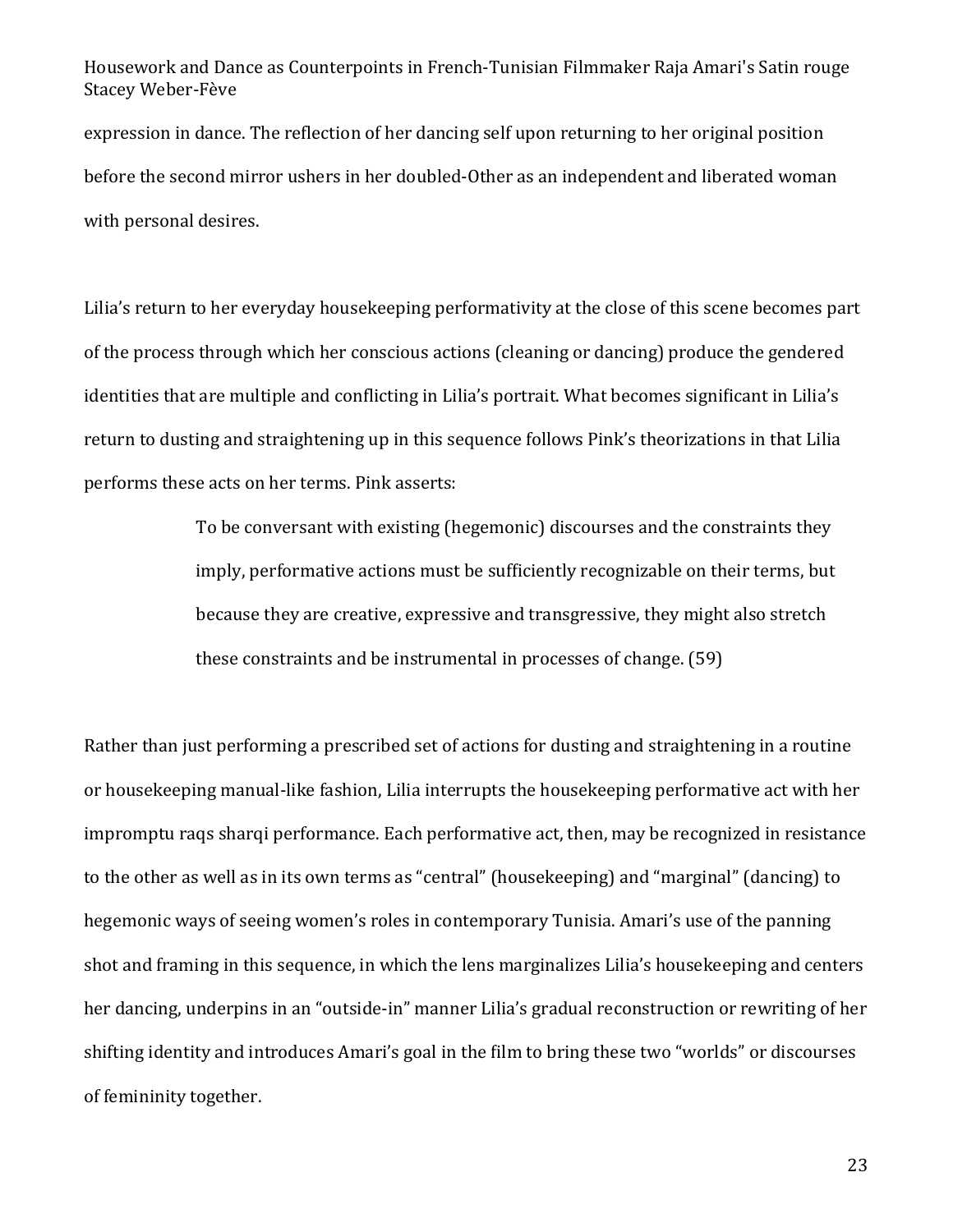Thus, both Lilia's housekeeping and her dancing enter the narrative as counterpoints that paradoxically work as binaries to divide Lilia's subjectivity between "domesticated, good" Self and "emancipated, bad" Other; whilst at the same time, they also (increasingly throughout the remainder of the film) work together to resist such a reification of doubled subjectivity in favor of a plurality of in-between female subjectivities, as Lilia's domestic world broadens through her association with the cabaret network of employees (i.e., "other" women) she joins whilst still maintaining (albeit perhaps unrealistically) her respectable position as a widowed housewife. In other words, we see in Satin rouge how a "modern Tunisian woman" transgresses (or perhaps even transcends) the "Self-Other" divide by embracing (not repressing) the "Others" residing within her "Self." In relation to contemporary Tunisian cultural and social thought, such engagement enables new ways of seeing, constructing, and (re)presenting various "other" forms of femininity or "other" notions about or definitions of "womanhood."

In summation, through her defamiliarization of Lilia's portrait as the model housewife who resigns herself to and accepts traditional discourses of domesticity (albeit only marginally and temporarily), Amari reveals the cultural double standards that may be imposed upon contemporary Tunisian women. She opens the film with the seemingly traditional, unified, and fixed portrait of the Tunisian housewife in order to employ it as tool in observing normative versus marginal cultural representations of the feminine condition and female experience in contemporary Tunisia. By inviting spectators to compare and contrast the different versions of Lilia's dispersed housewifery portrait, in effect, Amari asks the spectator to recognize the shifting lines of demarcation that exist within "the" feminine portrait of Tunisian women. By linking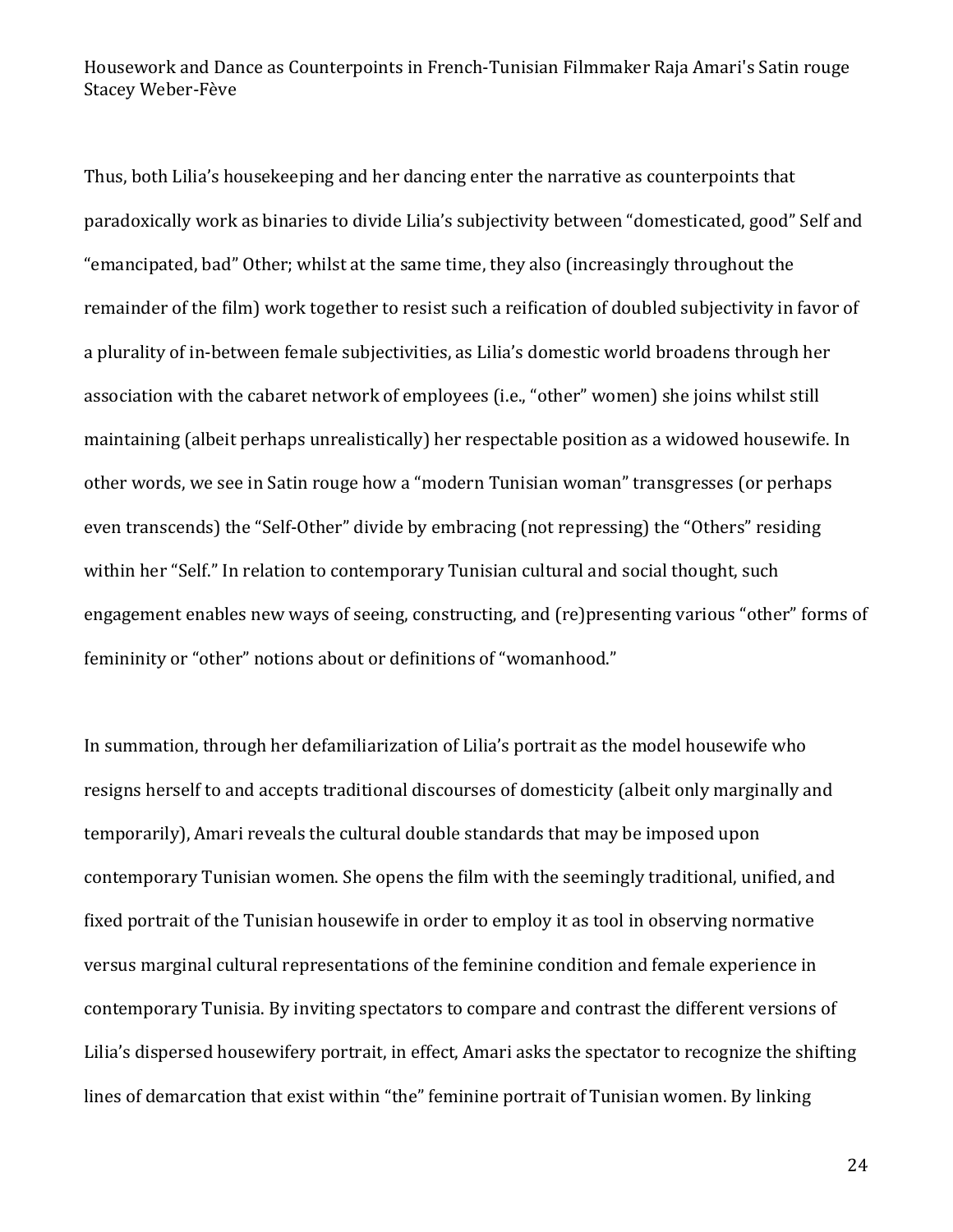domestic skills to self-expression (the opening sequence in which dusting provides an avenue to dancing and later the act of sewing cabaret costumes an avenue to cabaret dancing), Amari reveals how housework (as a performative act) may lead to a reconstruction of gendered female identity in contemporary Tunisian society as multiple and hybrid.

### Notes

1. See Lamia Ben Youseef Zayzafoon, The Production of the Muslim Woman: Negotiating Text, History, and Ideology (Lanham, MD: Lexington Books, 2005): 99.

2. See Zayzafoon 107–108.

3. In addition to Zayzafoon, see also Kenneth J. Perkins, A History of Modern Tunisia (Cambridge: Cambridge UP, 2004), Mounira M. Charrad, States and Women's Rights: The Making of Postcolonial Tunisia, Algeria, and Morocco (Berkeley: Univ. of California Press, 2001), and Jarrod Hayes, Queer Nations: Marginal Sexualities in the Maghreb (Chicago: Univ. of Chicago Press, 2000).

### Works Cited

´

Amari, Raja, dir. Satin rouge. Zeitgeist Films, 2003.

Butler, Alison. Women's Cinema: The Contested Screen. London: Wallflower, 2002.

Charrad, Mounira M. States and Women's Rights: The Making of Postcolonial Tunisia, Algeria, and Morocco. Berkeley: Univ. of California Press, 2001.

Giannetti, Louis. Understanding Movies. Upper Saddle River, NJ: Pearson-Prentice Hall, 2008.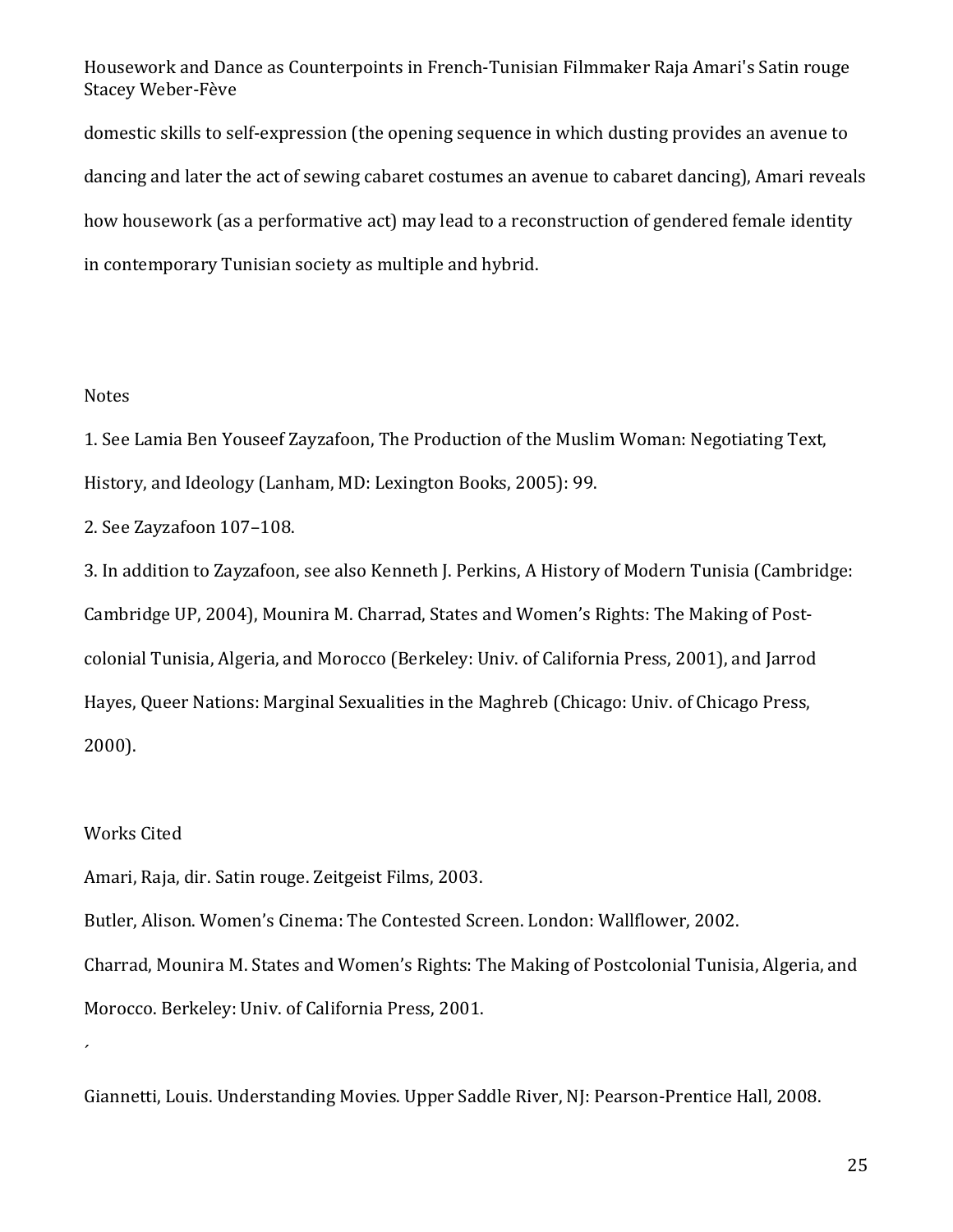Hayes, Jarrod. Queer Nations: Marginal Sexualities in the Maghreb. Chicago: Chicago University Press, 2000.

Higbee, Will. "Beyond the (Trans)national: Towards A Cinema of Transvergence in Postcolonial and

Diasporic Francophone Cinema(s)" Studies in French Cinema 7.2 (2007): 79–97.

Kandiyoti, Deniz. "The Paradoxes of Masculinity, Some Thoughts on Segregated Societies." Dislo-

cating Masculinity: Comparative Ethnographies. Ed. A. Cornwall and Nancy Lindisfarne. New

York: Routledge, 1994: 197–213.

Martin, Florence. "Satin rouge de Raja Amari: l'expression f´eminine sens dessus dessous." Expressions maghr´ebines 5.1 (2006): 53–65.

Merini, Rafika. "A Socio-Literary Perspective of Women in the Maghreb: Morocco, Algeria, and Tunisia." The Arab-African & Islamic Worlds. Ed. R. Kevin Lacey and Ralph M. Coury. New York: Peter Lang, 2000: 153–66.

Moghadam, Valentine M. Modernizing Women: Gender and Social Change in the Middle East, 2nd Edition. Boulder, CO: Rienner Publishers, 2003.

Perkins, Kenneth J. A History of Modern Tunisia. Cambridge: Cambridge UP, 2004.

Pink, Sarah. Home Truths: Gender, Domestic Objects, and Everyday Life. Oxford: Berg, 2003.

Schultz, Kate. "Interview: Self-Empowerment by Way of the Midriff; Raja Amari's Satin rouge."

IndieWIRE. < http://www2.indiewire.com/people/int Amari Raja 020820.html>. Accessed 26 April 2008.

Stollery, Martin. "Masculinities, Generations, and Cultural Transformation in Contemporary Tunisian

Cinema." Screen 42.1 (2001): 49–63.